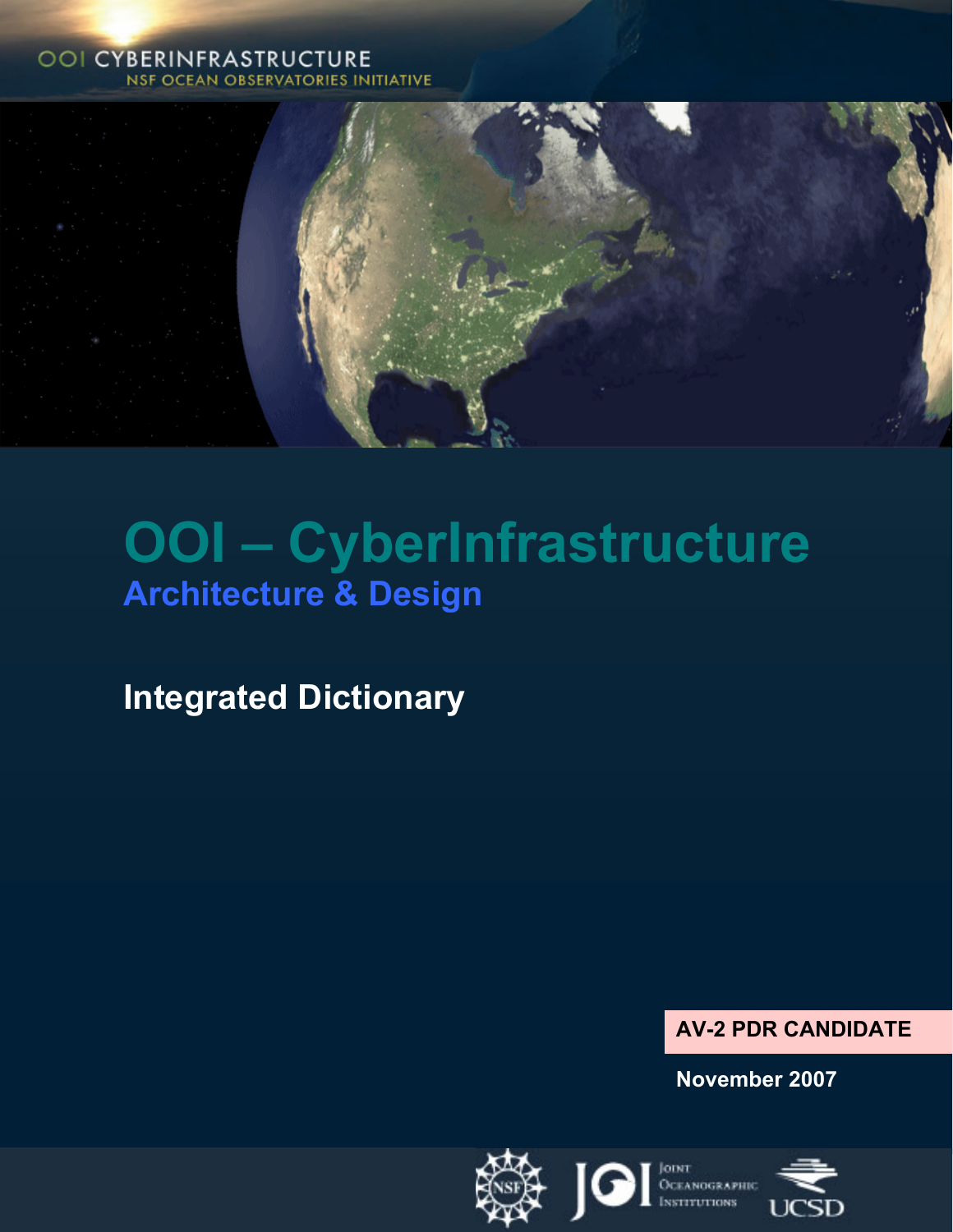# **Document owner: OOI CI Design Team**

# **Document History**

| <b>Date</b> | <b>Version</b> | By                              | <b>Description of Changes</b>                                                                               |
|-------------|----------------|---------------------------------|-------------------------------------------------------------------------------------------------------------|
| 2006.05.30  | 1.0            | Benoît Pirenne<br>John Graybeal | First public release                                                                                        |
| 2007-08-03  | 2.0            | <b>CIADT</b>                    | Conceptual Architecture Update Initial Draft.<br>Reframed, added acronym tables, replaced<br>ORION with OOI |
| 2007-08-15  | 2.1            | <b>CI ADT</b>                   | Addressed review comments                                                                                   |
| 2007-09-20  | 22             | <b>CIADT</b>                    | Style changes, content update                                                                               |
| 2007-10-04  | 23             | <b>CI ADT</b>                   | Added the context for some terms                                                                            |
|             |                |                                 |                                                                                                             |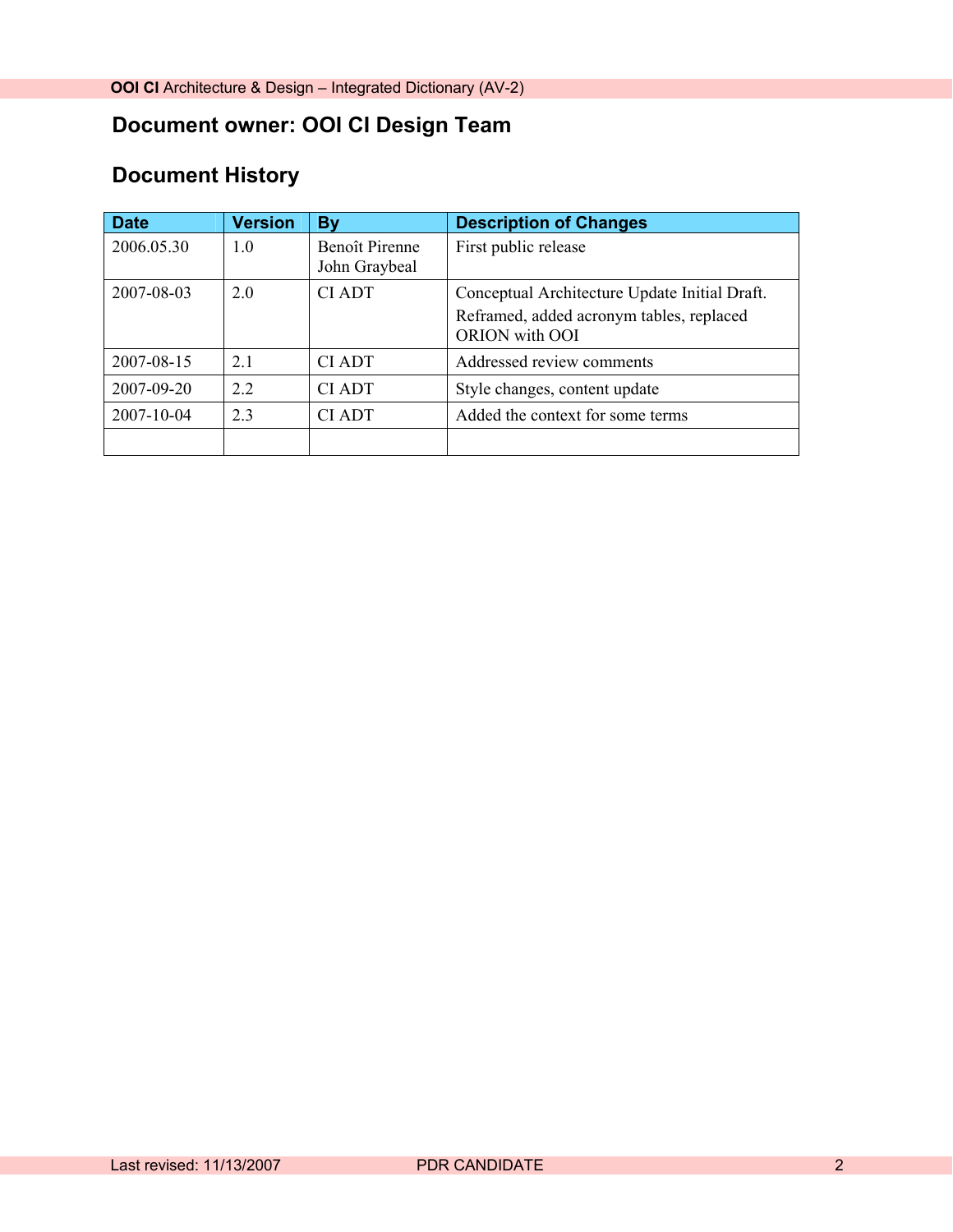#### **Preamble**

The set of documents named AV\*, OV\*, SV\*, TV\* are all part of the OOI CyberInfrastructure Architecture & Design (CIAD), in the structure prescribed by the DoDAF (Department of Defense Architecture Framework). Each document has a designated title, an identifier (such as AV-1) and covers a specific topic in a self-contained way. Document AV-1 provides further explanations and a summary. A glossary of the terms used in these documents and their context can be found in AV-2.

The figure below suggests an intuitive reading flow through the provided documents. Other documents will be added to the figure as they emerge during the design of the CI (for the complete set of documents see AV-1). The thick arrow suggests a reading order through the core documents (AV-1, OV-1, OV-5 and SV-1). The red rectangle highlights the current document.

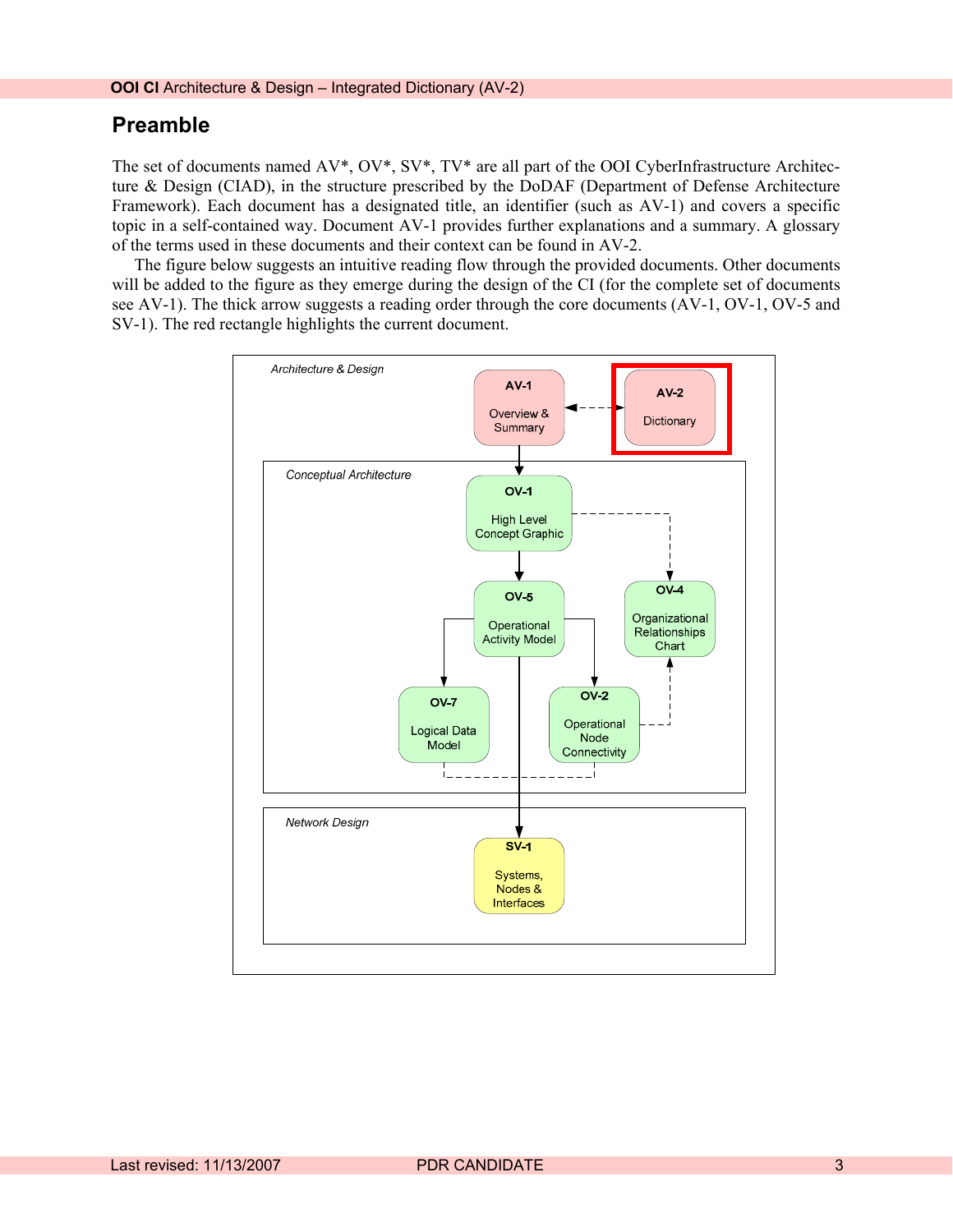# **Table of Contents**

| 1 |                                                      | 5                                                                                                                                                                                                                                                                                                                                    |
|---|------------------------------------------------------|--------------------------------------------------------------------------------------------------------------------------------------------------------------------------------------------------------------------------------------------------------------------------------------------------------------------------------------|
|   | 1.1<br>12                                            |                                                                                                                                                                                                                                                                                                                                      |
|   | $\overline{2}$                                       |                                                                                                                                                                                                                                                                                                                                      |
|   | 2.1<br>2.2<br>2.3<br>2.3.1<br>2.3.2<br>233           |                                                                                                                                                                                                                                                                                                                                      |
|   | 3                                                    |                                                                                                                                                                                                                                                                                                                                      |
|   |                                                      |                                                                                                                                                                                                                                                                                                                                      |
|   | 3.1<br>311<br>3.1.2<br>3.1.3<br>314<br>31.5<br>3.1.6 | Generalization $\ldots$ $\ldots$ $\ldots$ $\ldots$ $\ldots$ $\ldots$ $\ldots$ $\ldots$ $\ldots$ $\ldots$ $\ldots$ $\ldots$ $\ldots$ $\ldots$ $\ldots$ $\ldots$ $\ldots$ $\ldots$ $\ldots$ $\ldots$ $\ldots$ $\ldots$ $\ldots$ $\ldots$ $\ldots$ $\ldots$ $\ldots$ $\ldots$ $\ldots$ $\ldots$ $\ldots$ $\ldots$ $\ldots$ $\ldots$ $\$ |
|   | 4                                                    | 21                                                                                                                                                                                                                                                                                                                                   |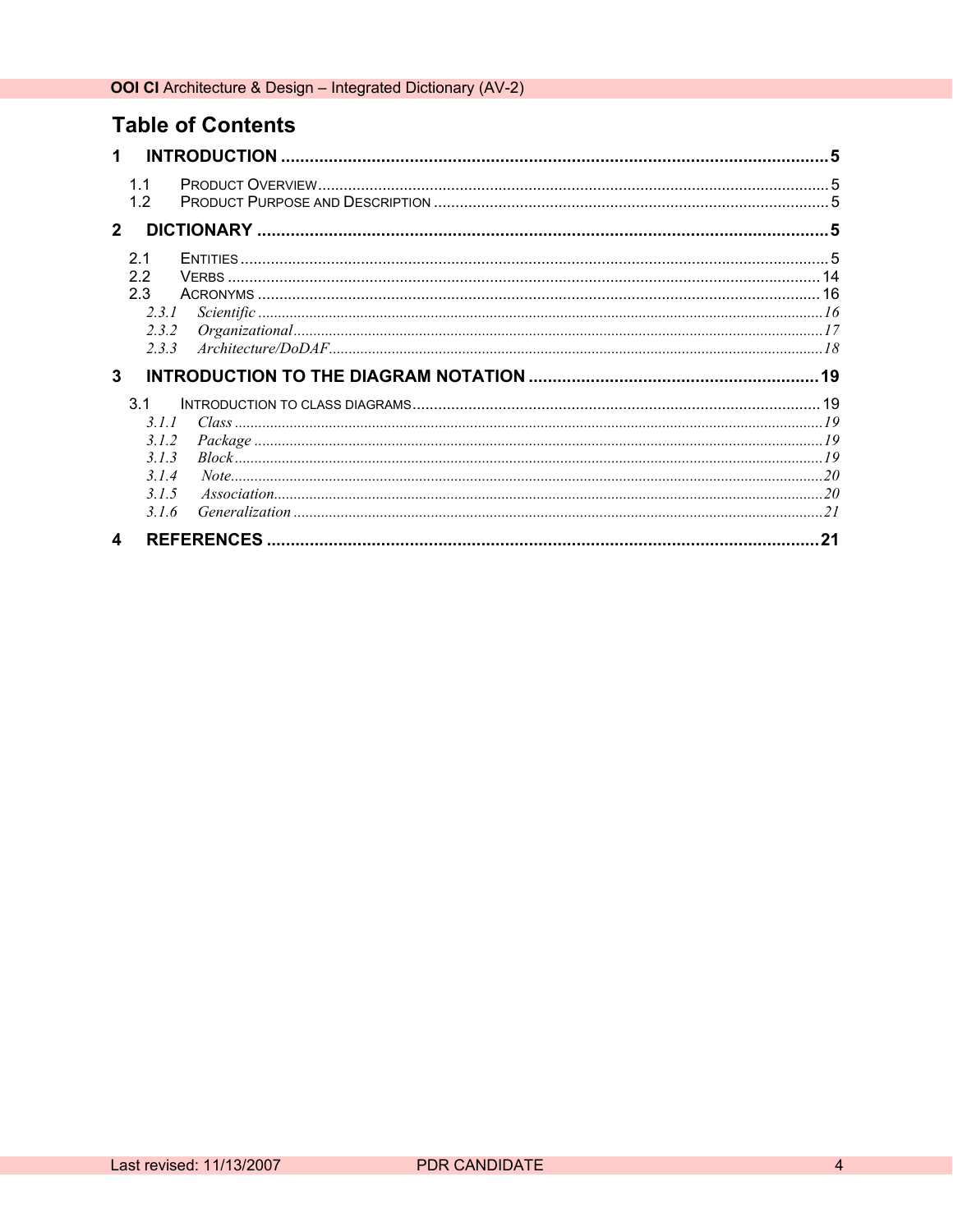# **OOI - CyberInfrastructure Architecture & Design Integrated Dictionary (AV-2)**

#### <span id="page-4-0"></span>**1 Introduction**

#### **1.1 Product Overview**

The Integrated Dictionary contains definitions of terms used in the given architecture. It consists of textual definitions in the form of a glossary, a repository of architecture data, their taxonomies, and their metadata (i.e., data about architecture data), including metadata for tailored products, associated with the architecture products developed effort (adapted from [DoDAF-vII 2007]).

#### **1.2 Product Purpose and Description**

AV-2 enables the set of architecture products to stand alone, allowing them to be read and understood with minimal reference to outside resources. AV-2 is an accompanying reference to other products, and its value lies in unambiguous definitions. The key to long-term interoperability can reside in the accuracy and clarity of these definitions.

AV-2 defines terms used in an architecture, but it is more than a simple glossary. Many architectural products have implicit or explicit information in the form of a glossary, a repository of architecture data, their taxonomies, and their metadata. Each labeled item (e.g., icon, box, or connecting line) in the graphical representation should have a corresponding entry in AV-2. Each item from a textual representation of an architectural product also has a corresponding entry in AV-2 effort (adapted from [DoDAF-vII 2007]).

#### **2 Dictionary**

#### **2.1 Entities**

This table contains the entity terms, or nouns, used in the architecture.

| <b>Noun (Entity)</b> | Context | <b>Description</b>                                                                                                                                                                                                                                     |
|----------------------|---------|--------------------------------------------------------------------------------------------------------------------------------------------------------------------------------------------------------------------------------------------------------|
| Action               |         | Something done (a task or activity); used in OV-5 to denote the<br>smaller tasks shown on each Activity Diagrams.                                                                                                                                      |
| Activity             |         | A task or grouping of tasks that provides a specialized capability,<br>service, or product; OV-5 diagrams the most significant task<br>groupings that are in the resources lifecycle.                                                                  |
| Actor                |         | $OVA-2.3, 2.4, 2.5$ An entity external to a system that plays a role in (interacts with)<br>that system; can be a human, device, or system component, but is<br>often represented as a stick figure on diagrams.<br>See also the definition of "User". |
| Actuator             |         | The counterpart of sensor. It responds to commands to carry out<br>some action (e.g., a pump).                                                                                                                                                         |
| Administration       |         | the process of addressing details associated with completing a task<br>or project                                                                                                                                                                      |
| Agent                |         | An agent is a program acting on behalf of a person or organiza-                                                                                                                                                                                        |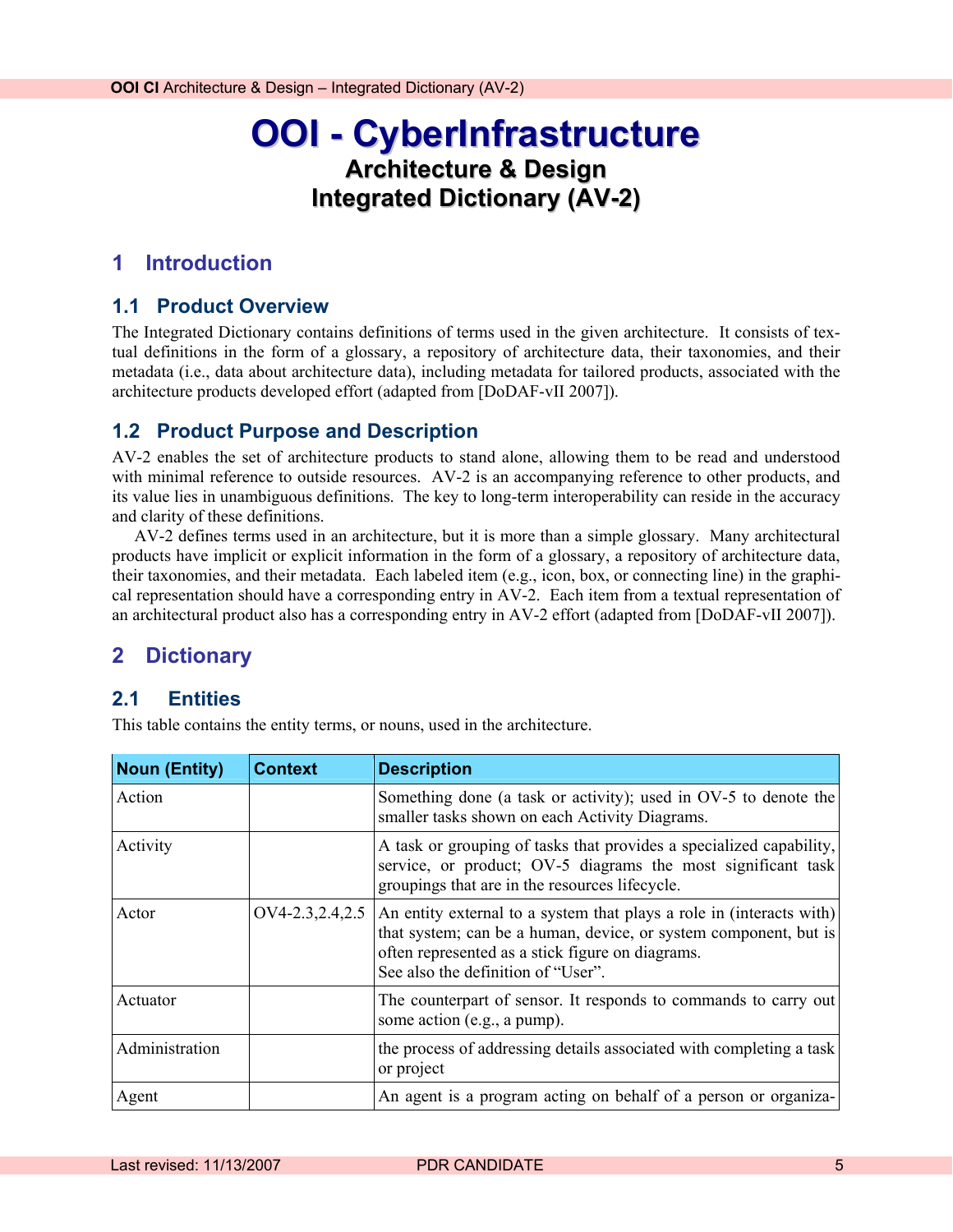| <b>OOI CI</b> Architecture & Design - Integrated Dictionary (AV-2) |  |  |  |  |
|--------------------------------------------------------------------|--|--|--|--|
|--------------------------------------------------------------------|--|--|--|--|

| <b>Noun (Entity)</b>                               | <b>Context</b> | <b>Description</b>                                                                                                                                                                                                                                                                                               |
|----------------------------------------------------|----------------|------------------------------------------------------------------------------------------------------------------------------------------------------------------------------------------------------------------------------------------------------------------------------------------------------------------|
|                                                    |                | tion.                                                                                                                                                                                                                                                                                                            |
| Agreement                                          | OV4-2.3        | A negotiated, possibly legally binding understanding between<br>parties as to a course of action                                                                                                                                                                                                                 |
| <b>Application Pro-</b><br>gram Interface<br>(API) |                | In computer science, a library of well documented, externally<br>accessible functions, methods or routines to be used by a software<br>application.                                                                                                                                                              |
| Architecture                                       |                | A specification that identifies components and their associated<br>functionality, describes connectivity of components, and describes<br>the mapping of functionality onto components. Architectures can<br>be of different types, e.g., hardware, software, or system, and can<br>be domain-specific.           |
| Architecture<br>Document                           |                | a document that describes the scope of the architecture, the char-<br>acteristics to be captured, and the views and products to be built.<br>The document addresses the build-up requirements for the requi-<br>site products.                                                                                   |
| AV                                                 |                | All Views – a perspective from the DoDAF Methodology Archi-<br>tecture Standard that incorporates all the other views (but at a<br>higher level)                                                                                                                                                                 |
| Bandwidth                                          |                | The transmission capacity of a computer network or other tele-<br>communication system                                                                                                                                                                                                                           |
| Calibration                                        |                | The correlation of the readings of an instrument (sensor) with<br>those of a standard in order to check the sensor's accuracy.                                                                                                                                                                                   |
|                                                    |                | Also: the adjustment of experimental results to take external fac-<br>tors into account or to allow comparison with other data. (For this<br>variant, please see: Instrumental signature removal.                                                                                                                |
| Collaboration                                      | OV4-2.4        | The action of working with someone to produce or create some-<br>thing.                                                                                                                                                                                                                                          |
| Community                                          |                | a set of people who participate in activities leading to a unique<br>goal.                                                                                                                                                                                                                                       |
| Configuration                                      |                | The set of parameters that determine how a computer or system<br>operates                                                                                                                                                                                                                                        |
| Configuration<br>Control                           |                | An element of configuration management consisting of the<br>evaluation, coordination, approval or disapproval, and implemen-<br>tation of changes to configuration items after formal establishment<br>of their configuration baseline.                                                                          |
| Configuration<br>Management                        |                | The technical and administrative direction and actions taken to<br>identify and document the functional and physical characteristics<br>of a configuration item; to control changes to a configuration item<br>and its characteristics; and to record and report change processing<br>and implementation status. |
| Concept Of Op-<br>eration                          |                | A description of the way a system is used or operates. Addresses<br>the support for the operation of a system and its use by the stake-                                                                                                                                                                          |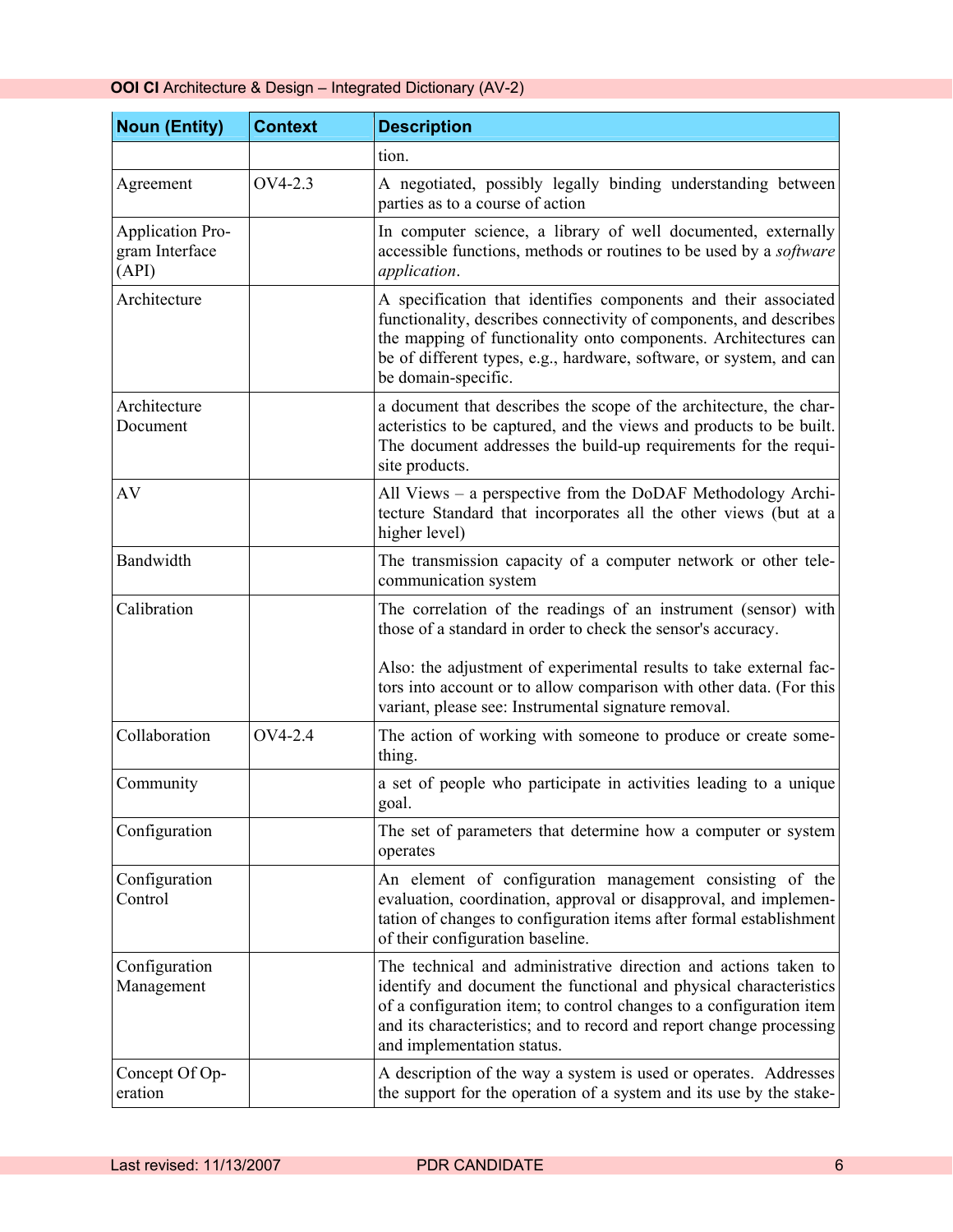| <b>Noun (Entity)</b>         | <b>Context</b> | <b>Description</b>                                                                                                                                                                                                                                                                                         |
|------------------------------|----------------|------------------------------------------------------------------------------------------------------------------------------------------------------------------------------------------------------------------------------------------------------------------------------------------------------------|
|                              |                | holders                                                                                                                                                                                                                                                                                                    |
| Conceptual Archi-<br>tecture |                | Decomposition of a system into components and responsibilities,<br>without delving into details of interface specification; should in-<br>clude the architectural style, concepts, mechanisms and principles<br>that will guide the architecture team during the next steps of struc-<br>turing.           |
| Credential                   |                | A piece of information that provides authentication for a claim<br>(typically, asserts the users' identity or <i>privilege</i> )                                                                                                                                                                           |
| Cyberinfrastruc-<br>ture     |                | the coordinated aggregate of software, hardware and other tech-<br>nologies, as well as human expertise, required to support a project.                                                                                                                                                                    |
| Database                     |                | A collection of data arranged for ease and speed of search and<br>retrieval.                                                                                                                                                                                                                               |
| Data Centre                  |                | a site where part or all of the observatory long-term data storage is<br>located, offering retrieval and optionally data processing services.                                                                                                                                                              |
| Data Dictionary              |                | a set of metadata that contains definitions and representations of<br>data elements                                                                                                                                                                                                                        |
| Data Discovery<br>Service    |                | A system providing users with information on the location of par-<br>ticular data sets or data products, using a registry of information                                                                                                                                                                   |
| Data Flow                    |                | Defines the stream of data structures and related characterizations<br>exchanged within the system during a sequence of data process-<br>ing; the path of data within a data process                                                                                                                       |
| Data Management              |                | Principles, processes, and systems for sharing and controlling<br>information resources                                                                                                                                                                                                                    |
| Data Product                 | OV4-2.4        | A collection of (1 or more) parameters packaged with associated<br>ancillary and labeling data. Uniformly processed and formatted.<br>Typically uniform temporal and spatial resolution. (Often the<br>collection of data distributed by a data center or subsetted by a<br>data center for distribution.) |
| Data Sharing                 |                | Allows computer users to share and exchange data / reports with<br>other users.                                                                                                                                                                                                                            |
| Data Sources                 |                | entity that produces data, possible including all antecedent data<br>products and data sources.                                                                                                                                                                                                            |
| Decision Support<br>System   |                | A management and/or analysis system that can assess a given<br>situation and help in making better decisions.                                                                                                                                                                                              |
| Device                       |                | An electronic apparatus that can be connected through peer-to-<br>peer communication and can provide information and data about<br>itself and/or its environment. Device can encompass both sensor<br>and actuator. See also instrument.                                                                   |
| Documentation                |                | The list of artifacts used to describe the entities identified and the<br>operations performed on them. Documentation can be embedded<br>or external, static or dynamic, automatically generated or manu-                                                                                                  |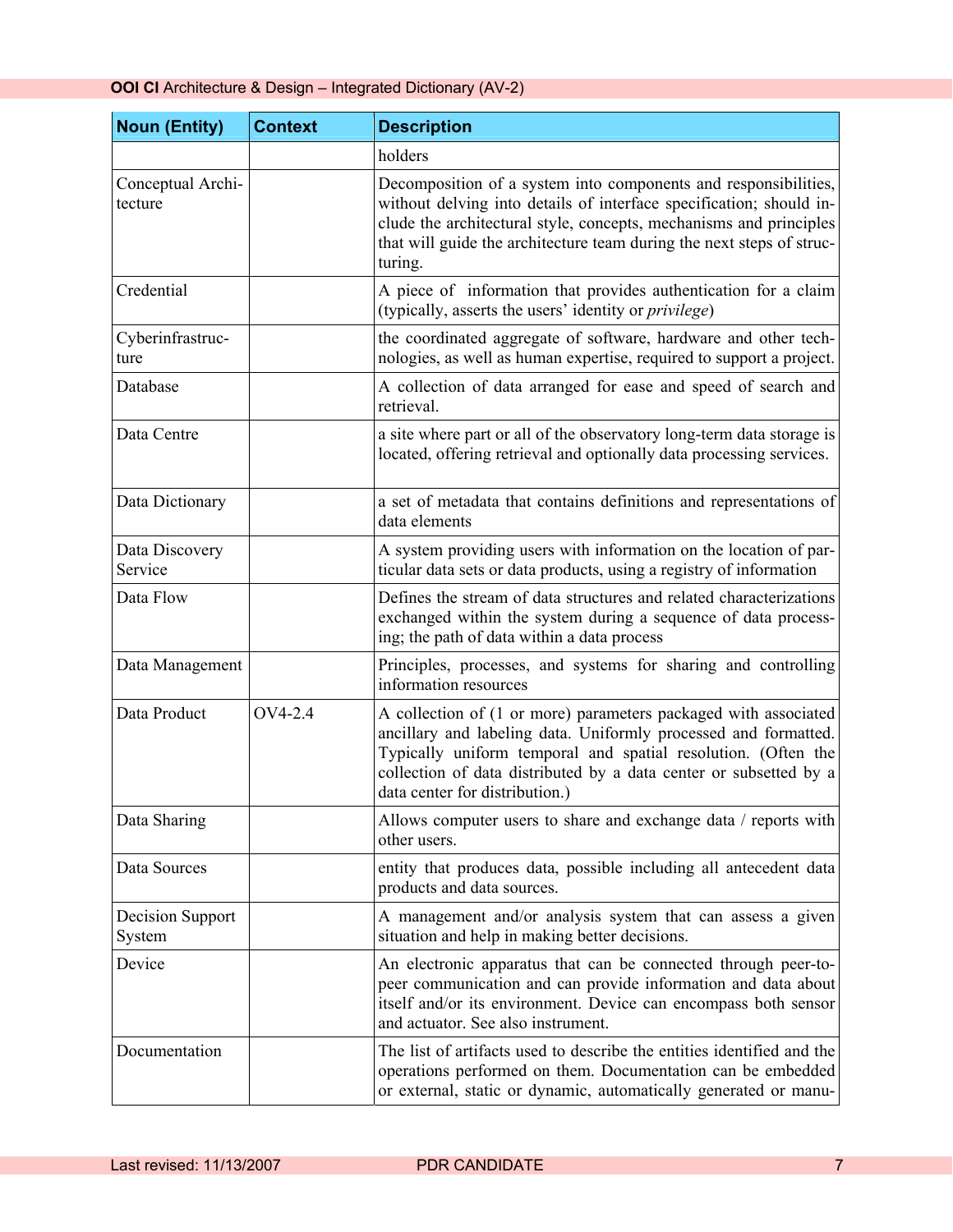| <b>Noun (Entity)</b>                       | <b>Context</b> | <b>Description</b>                                                                                                                                                                                                                                                                                                                                                  |
|--------------------------------------------|----------------|---------------------------------------------------------------------------------------------------------------------------------------------------------------------------------------------------------------------------------------------------------------------------------------------------------------------------------------------------------------------|
|                                            |                | ally composed. It can be more or less structured, and can encom-<br>pass comments and other auxiliary information.                                                                                                                                                                                                                                                  |
| Element                                    |                | A conceptual component of the cyberinfrastructure.                                                                                                                                                                                                                                                                                                                  |
| Encryption                                 |                | The translation of data into a secret code, unreadable without spe-<br>cial knowledge.                                                                                                                                                                                                                                                                              |
| Entity                                     |                | A physical or virtual component of relevance to the system; the<br>representation of physical entities in the cyberinfrastructure is<br>called a resource                                                                                                                                                                                                           |
| Environmental<br>Consumable                |                | Natural resources or properties such as sound, light, terrain,<br>chemicals, etc. represent those consumables that the observatory<br>sensors will attempt to use. Those consumables may or may not<br>be renewable.                                                                                                                                                |
| Experiment                                 |                | The combination of one or more users, tools, and instruments used<br>in concert to (in)validate a scientific hypothesis. An experiment<br>will produce data products and metadata describing it. An experi-<br>ment can be interactive (requiring the presence of a user to drive it<br>and make decisions to alter its course) or autonomous (pre-<br>programmed). |
| Extensible<br>Markup Language<br>(Xml)     |                | Is a cross-platform, extensible, and text-based standard for repre-<br>senting data. It is also a key technology in the development of web<br>services.                                                                                                                                                                                                             |
| <b>External Stake-</b><br>holder           | OV4-2.3        | An interested party that is not normally a member of the observing<br>system or cyberinfrastructure; often refers to governmental or<br>organizational entities that will benefit from or be affected by<br>outputs of the system                                                                                                                                   |
| Facility                                   |                | A collection of functions, capabilities, and/or resources that are<br>provided to users (through allocation or access) through a coher-<br>ent framework. Typically a facility is run by a single organization,<br>and/or has a single theme.                                                                                                                       |
| Firewall                                   |                | A network security system used to monitor and restrict traffic<br>between two networks.                                                                                                                                                                                                                                                                             |
| Format                                     |                | The structure of something, e.g., a data product or data stream.                                                                                                                                                                                                                                                                                                    |
| Functional Re-<br>quirements Docu-<br>ment |                | A formal statement of system requirements and capabilities.                                                                                                                                                                                                                                                                                                         |
| Infrastructure                             |                | The core components and services of a <i>system</i> that make it possi-<br>ble for the system to work; the infrastructure includes both the<br>physical infrastructure and the cyberinfrastructure                                                                                                                                                                  |
| Instrumental<br>Signature Re-<br>moval     |                | The act of removing artifacts in a data set that are caused by the<br>nature of the measuring instrument, rather than the underlying<br>properties being measured (can include removing non-linearities,<br>read-out and other noises; going from instrumental to physical<br>units); typically produces a higher-level data product.                               |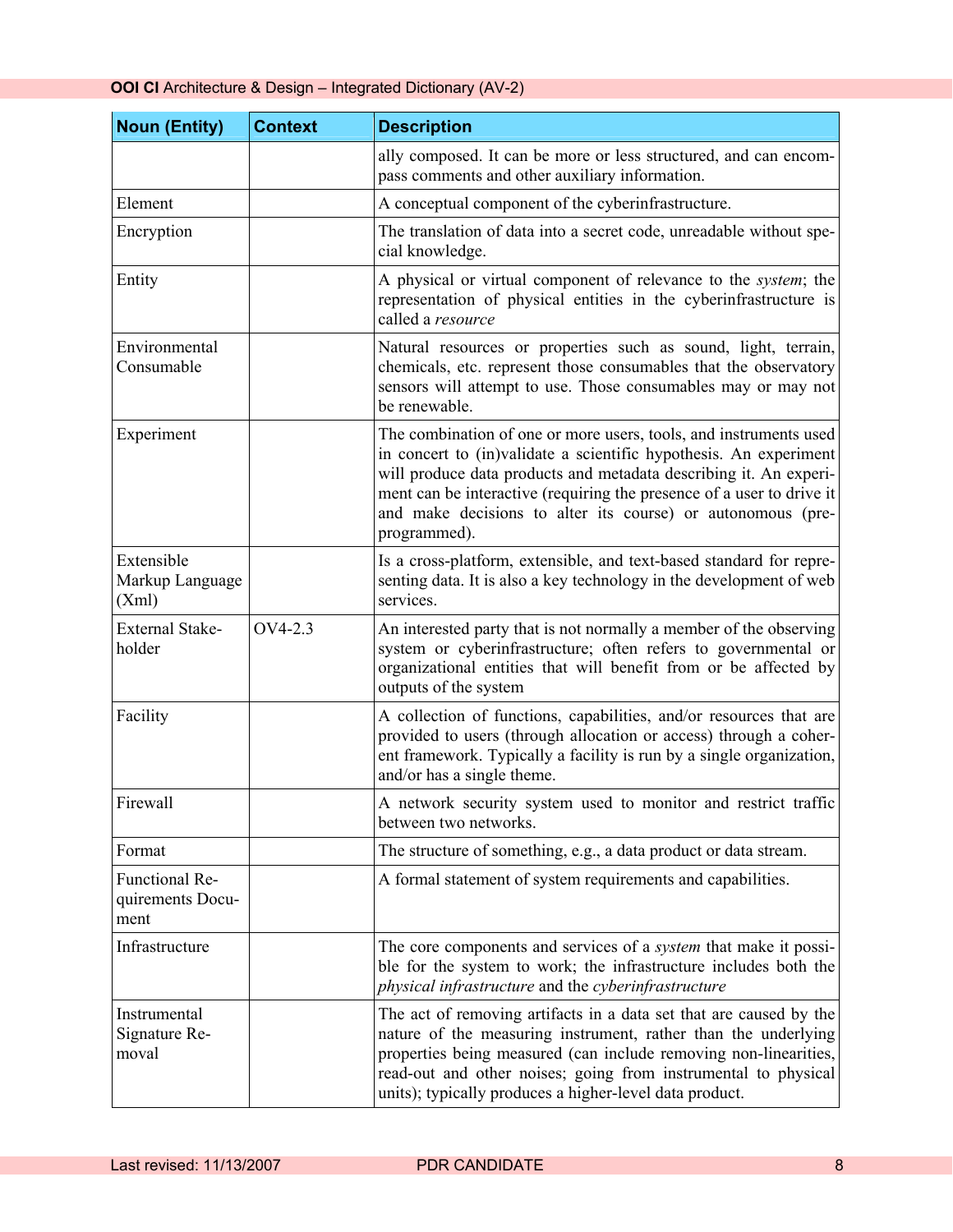| <b>Noun (Entity)</b>                           | <b>Context</b> | <b>Description</b>                                                                                                                                                                                                                                                                                                                                                            |
|------------------------------------------------|----------------|-------------------------------------------------------------------------------------------------------------------------------------------------------------------------------------------------------------------------------------------------------------------------------------------------------------------------------------------------------------------------------|
| Instrument Life<br>Cycle                       |                | The suite of events that define the life of an instrument from the<br>expression of its mandate (via the requirements); its purchase or<br>fabrication; its test, integration and deployment; its operational<br>life, including maintenance activities; through to its decommis-<br>sioning and removal.                                                                     |
| Junction Box                                   |                | A device allowing the distribution of power and bandwidth to one<br>or more instruments or other junction boxes. On NEPTUNE junc-<br>tion boxes include nodes, primary and secondary junction boxes.                                                                                                                                                                          |
| Implementing<br>Organization                   | OV4-2.1,2.2    | In the framework of the OOI program, the Implementing Organi-<br>zation is the consortium that will be in charge of designing and<br>implementing one of the components (or possibly a subcomponent<br>of one of the components) of the Ocean Observatory initiative:<br>regional scale orbservatory, coastal-global scale observatory, or<br>the common cyberinfrastructure. |
| <b>Identity Credential</b>                     |                | A document or certificate proving somebody's identify or qualifi-<br>cation.                                                                                                                                                                                                                                                                                                  |
| Instrument                                     | OV4-2.4,2.5    | An electronic device that can, through the use of embedded sen-<br>sors and/or actuators, acquire physical information about its envi-<br>ronment.                                                                                                                                                                                                                            |
| Message                                        |                | A unit of communication between agents.                                                                                                                                                                                                                                                                                                                                       |
| Metadata                                       |                | The set of attributes and their value that characterize a particular<br>system, device or data product.                                                                                                                                                                                                                                                                       |
| Model                                          | OV4-2.4        | A simplified description, especially a mathematical one, of a sys-<br>tem or process, to assist calculations or predictions                                                                                                                                                                                                                                                   |
| Network                                        |                | A physical or virtual link allowing the instantiation of peer-to-peer<br>communication between computing entities in the system.                                                                                                                                                                                                                                              |
| Node                                           | OV4-2.5        | Main junction box where other junction boxes and instruments<br>can be connected; a node is installed alongside a backbone cable<br>at a location of scientific interest.                                                                                                                                                                                                     |
| Party                                          |                | The broader term for either a person an organization or an agent.                                                                                                                                                                                                                                                                                                             |
| Observatory                                    | OV4-2.4        | A collection of resources, processes, activities, and actors associ-<br>ated to perform a common function; OOI will include both physi-<br>cal observatories and virtual observatories,                                                                                                                                                                                       |
| Physical Observa-<br>tory                      | OV4-2.5        | A system composed of a cabled or independent underwater infra-<br>structure; zero, one or more shore stations; and one or more data<br>centres; on OOI, instances of Physical Observatories include the<br>Regional Cabled Observatory, the Global Observatory, and one or<br>more Coastal Observatories.                                                                     |
| OOI Cyberinfra-<br>structure $\left(CI\right)$ | OV4-2.4,2.5    | The ensemble of software that provides capabilities to OOI com-<br>ponents to support current and future discoveries in science and<br>engineering; the computing system and components that link the<br>OOI observatories with each other and with external activities and<br>actors. The OOI Cyberinfrastructure must integrate relevant and                                |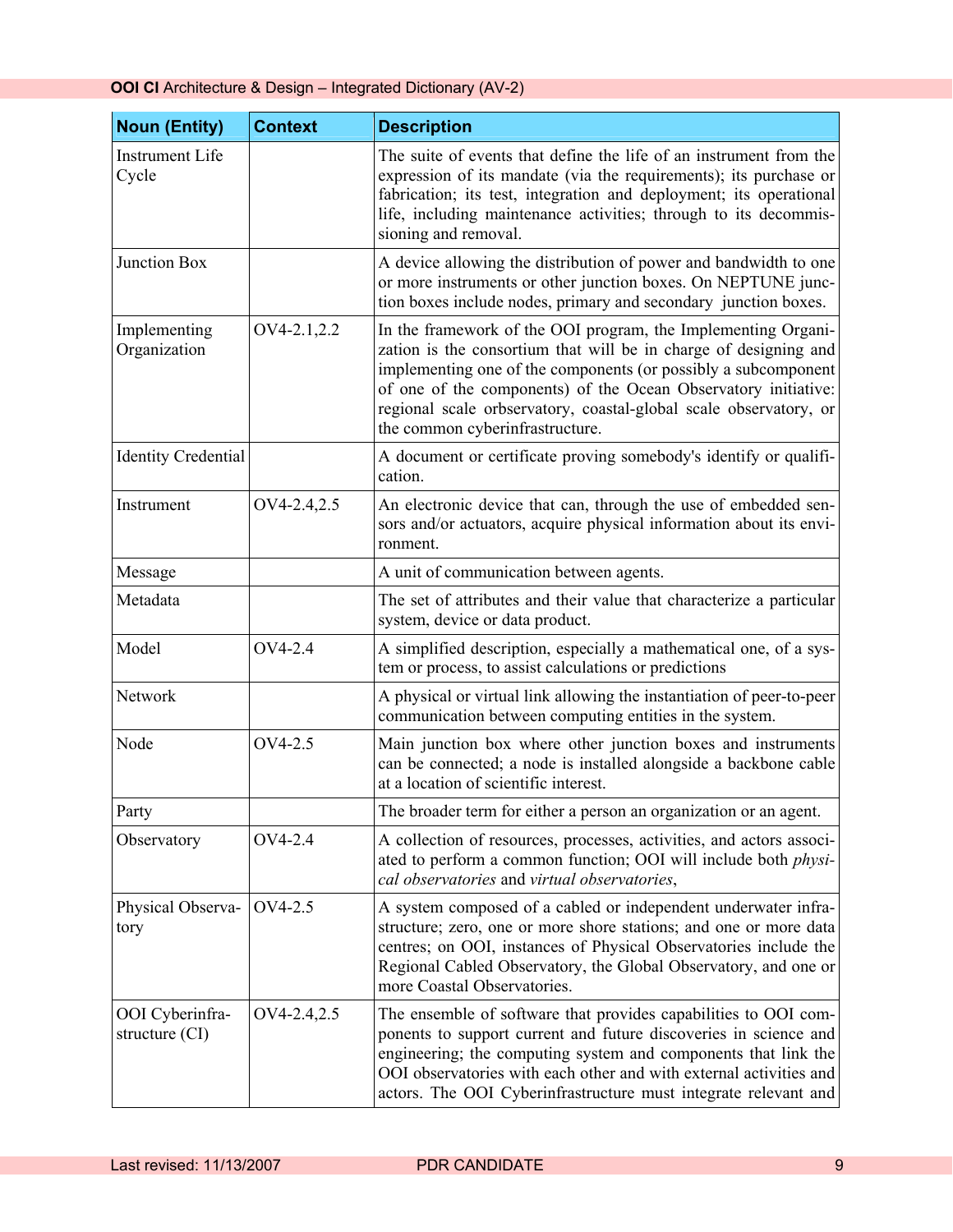| <b>Noun (Entity)</b>          | <b>Context</b> | <b>Description</b>                                                                                                                                                                                                                                                                                                                                                                                                                                                                                               |
|-------------------------------|----------------|------------------------------------------------------------------------------------------------------------------------------------------------------------------------------------------------------------------------------------------------------------------------------------------------------------------------------------------------------------------------------------------------------------------------------------------------------------------------------------------------------------------|
|                               |                | often disparate resources to provide a useful, usable, and enabling<br>framework for research and discovery characterized by broad<br>access and end-to-end coordination; it is one of the three compo-<br>nents of OOI (the others being the two physical observatory types)<br>to be created by Implementing Organizations.                                                                                                                                                                                    |
| OOI System                    | OV4-2.3        | The entire collection of assets, products, and capabilities created<br>of<br><b>OOI</b><br>used<br>part<br>the<br>project<br>and<br>as<br>(see<br>http://www.orionproject.org for additional information)                                                                                                                                                                                                                                                                                                        |
| Owner                         |                | The party who has rights (consistent with observatory policies) to<br>use, or allow others to use, an entity or resource such as an in-<br>strument, product, or service                                                                                                                                                                                                                                                                                                                                         |
| Peer-To-Peer<br>Communication |                | the exchange of information between two entities using a commu-<br>nication network following a well-defined protocol that can in-<br>clude authentication, authorization, and privacy                                                                                                                                                                                                                                                                                                                           |
| Performance Pa-<br>rameter    |                | A measure of behavior or effectiveness of a system; can be used<br>to guide and control progressive development.                                                                                                                                                                                                                                                                                                                                                                                                 |
| Policy                        | OV4-2.4        | A guiding principle designed to influence decisions, actions, etc.<br>Typically, a policy designates a required process or procedure, or<br>constraint on behavior within an organization; within the cyberin-<br>frastructure, a policy contains the terms of an agreement between<br>a resource provider and a resource user, and is described in a lan-<br>guage that makes it computationally enforceable. Any OOI policy<br>that is implemented by the cyberinfrastructure must meet that last<br>criteria. |
| Power                         |                | The electrical voltage and electrical current necessary for a par-<br>ticular device to operate in its environment                                                                                                                                                                                                                                                                                                                                                                                               |
| Privilege                     |                | The necessary authorization requirements that give a user a right<br>to perform a particular role                                                                                                                                                                                                                                                                                                                                                                                                                |
| Process                       |                | Designed sequence of operations or events, possibly taking up<br>time, computation power, or other resources, which produces<br>some outcome; may be identified by the changes it creates in the<br>properties of one or more objects under its influence.                                                                                                                                                                                                                                                       |
| Processing Level              |                | A rating given to a data product indicating the level of sophistica-<br>tion of the data set. <sup>1</sup>                                                                                                                                                                                                                                                                                                                                                                                                       |

<span id="page-9-0"></span><sup>1</sup> DATA PRODUCT LEVEL. Data levels 1 through 4 as designated in the Product Type and Processing Level Definitions document. Source: SPSO.

l

Raw Data - Data in their original packets, as received from the observer, unprocessed by EDOS.

Level 0. Raw instrument data at original resolution, time ordered, with duplicate packets removed. Level 1A. Reconstructed unprocessed instrument data at full resolution, time referenced, and annotated with ancillary information, including radiometric and geometric calibration coefficients and georeferencing parame-

ters (i.e., platform ephemeris) computed and appended, but not applied to Level 0 data.

Level 1B. Radiometrically corrected and geolocated Level 1A data that have been processed to sensor units.

Level 2. Derived geophysical parameters at the same resolution and location as the Level 1 data.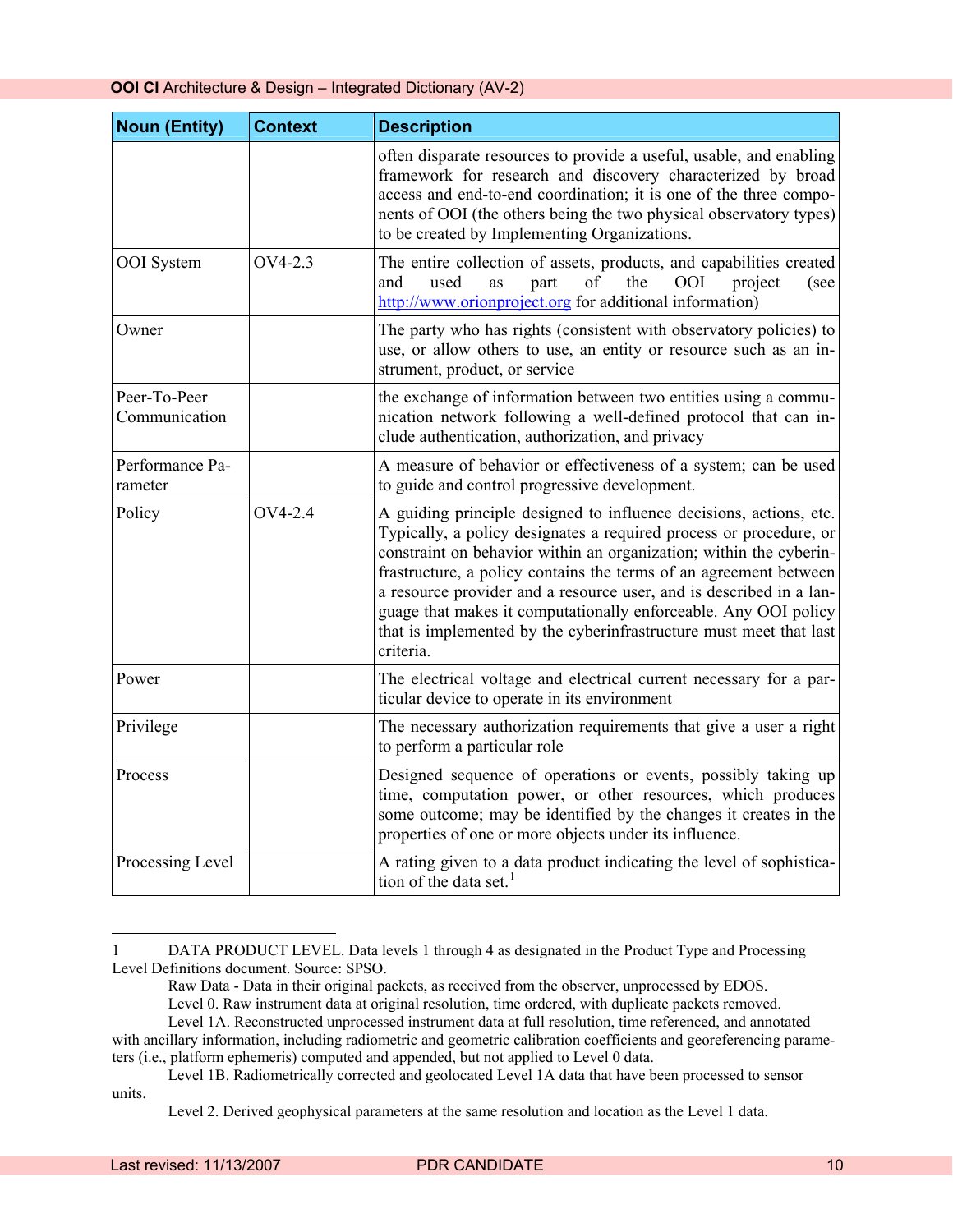| <b>Noun (Entity)</b>        | <b>Context</b> | <b>Description</b>                                                                                                                                                                                                                                                                                     |
|-----------------------------|----------------|--------------------------------------------------------------------------------------------------------------------------------------------------------------------------------------------------------------------------------------------------------------------------------------------------------|
| Program Baseline            |                | A document that contains the major cost, schedule, and perform-<br>ance parameters (both objectives and thresholds) for the program.                                                                                                                                                                   |
| Program Plan                |                | A program planning document that describes the activities, plans,<br>schedules, and resources necessary to perform the program's<br>strategies, and identifies relevant issues and describes the acquisi-<br>tion, technical and management approach to achieve the program's<br>objectives and goals. |
| Proprietary Period          |                | The period during which access to data from a particular data<br>source may be restricted by the owner; will not be publicly acces-<br>sible but rather limited to a given data owner. This exclusive right<br>will have to be relinquished after the said period.                                     |
| Provisional Cre-<br>dential |                | Arranged <i>credential</i> that is effective only for a period of time, to<br>serve until a permanent version can be obtained                                                                                                                                                                          |
| <b>Quality Control</b>      |                | The operational steps performed to enforce quality of a particular<br>product                                                                                                                                                                                                                          |
| <b>Quality Assurance</b>    |                | A planned and systematic means for assuring management that<br>defined standards, practices, procedures, and methods of the proc-<br>ess have been followed in the performance of a job.                                                                                                               |
| Protocol                    |                | A well-defined exchange of tokens (words, packets, ) allowing<br>two or more peers to communicate.                                                                                                                                                                                                     |
| Recipient                   |                | The receiver of information.                                                                                                                                                                                                                                                                           |
| Registrar                   |                | Operational entity responsible for ingesting and organizing infor-<br>mation about resources.                                                                                                                                                                                                          |
| Registry                    | OV4-2.4        | An official list, catalog, or register of information, typically about<br>resources.                                                                                                                                                                                                                   |
| Reliability                 |                | The level of performance of a <i>system</i> under stated conditions for a<br>stated period of time; also, the ability to maintain that level of<br>performance.                                                                                                                                        |
| Reporting                   |                | Tools and communication mechanisms needed to inform the cor-<br>rect external stakeholder of some event or information                                                                                                                                                                                 |
| Repository                  | OV4-2.4        | A facility providing indefinitely long storage, preservation, dispo-<br>sition, and distribution of information about resources, particu-<br>larly including data sets and associated metadata.                                                                                                        |
| Requirement                 |                | A capability needed by a user to solve a problem or achieve an<br>objective.                                                                                                                                                                                                                           |
| Requirement<br>Analysis     |                | The determination of product-specific performance and functional<br>characteristics based on analysis of stakeholder needs, expecta-<br>tions, and constraints; operational concept; projected utilization<br>environments for people, products, and processes; and measures                           |

Level 3. Geophysical parameters that have been spatially and/or temporally re-sampled (i.e., derived from Level 1 or Level 2 data).

l

Level 4. Model output and/or results of lower level data that are not directly derived by the instruments.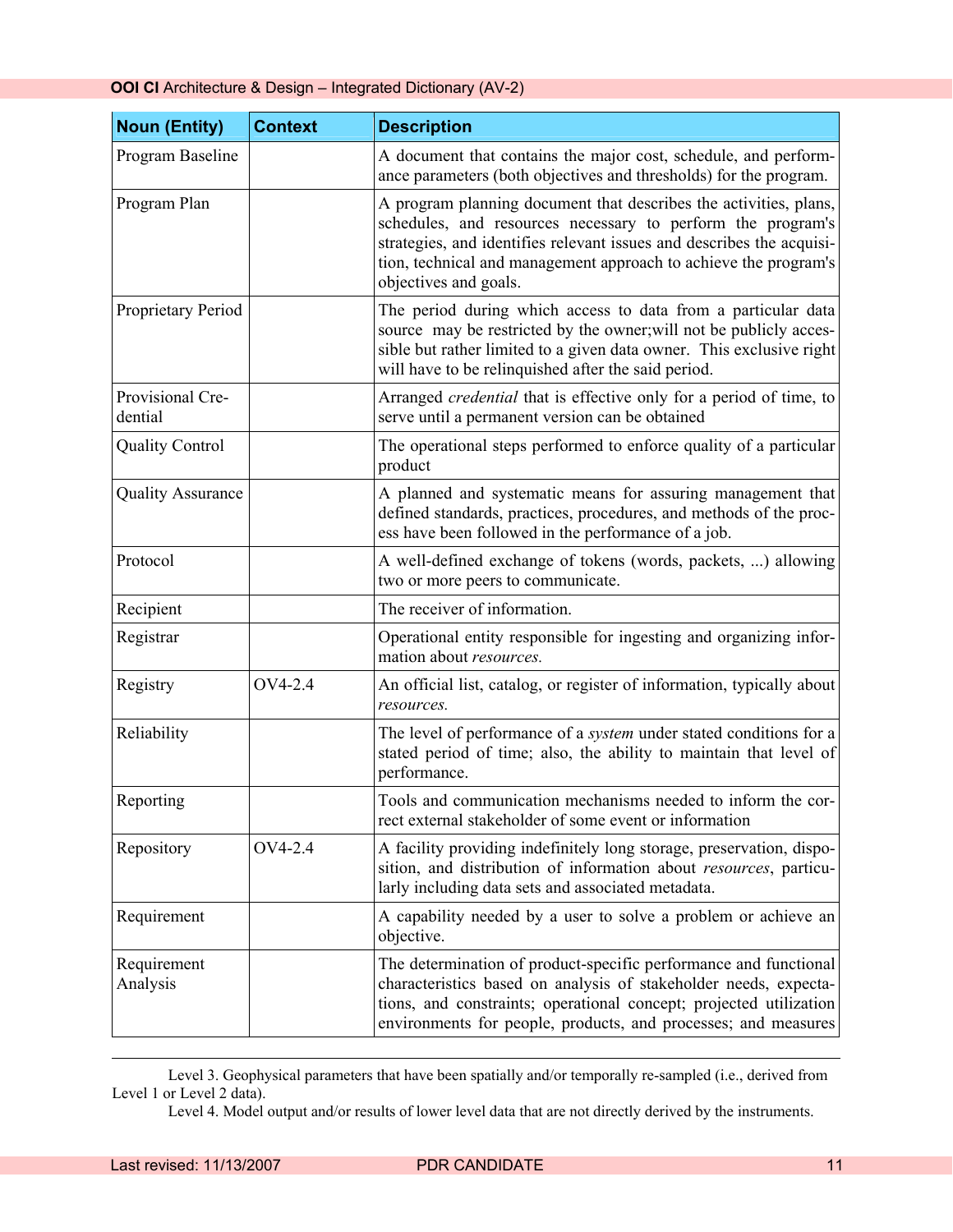| <b>Noun (Entity)</b>       | <b>Context</b> | <b>Description</b>                                                                                                                                                                                                                                                                                                                                                                                                                                                                                                                                                                                                                                                                                         |
|----------------------------|----------------|------------------------------------------------------------------------------------------------------------------------------------------------------------------------------------------------------------------------------------------------------------------------------------------------------------------------------------------------------------------------------------------------------------------------------------------------------------------------------------------------------------------------------------------------------------------------------------------------------------------------------------------------------------------------------------------------------------|
|                            |                | of effectiveness.                                                                                                                                                                                                                                                                                                                                                                                                                                                                                                                                                                                                                                                                                          |
| Requirement<br>Document    |                | A specification that identifies and defines the system, communica-<br>tions, and other network needs of a program.                                                                                                                                                                                                                                                                                                                                                                                                                                                                                                                                                                                         |
| Resources                  | OV4-2.4        | A resource is defined by [RFC 2396] to be anything that can have<br>an identifier. Although resources in general can be anything, this<br>architecture is only concerned with those resources that are rele-<br>vant to services and therefore have some additional characteris-<br>tics. In particular, they incorporate the concepts of ownership and<br>control: a resource that appears in this architecture is a thing that<br>has a name, may have reasonable representations and which can<br>be said to be owned and used. The ownership of a resource is<br>critically connected with the right to set policy on the resource.<br>Resources are OOI entities that can be used via the cyberinfra- |
|                            |                | structure; possibly non-renewable consumables to be acquired,<br>such as network, systems, registries, repositories, or services.<br>Resources can be considered in multiple frameworks, and have to<br>be managed. In OOI, any function associated with a resource is<br>presented as a service.                                                                                                                                                                                                                                                                                                                                                                                                          |
| Resource Refer-<br>ence    |                | A link, pointer or bookmark that will indicate the location of a<br>resource of interest, without having to copy it.                                                                                                                                                                                                                                                                                                                                                                                                                                                                                                                                                                                       |
| Role                       |                | Function to be fulfilled by a particular user. Roles allow granting<br>specific functionality to a certain user or group of users.                                                                                                                                                                                                                                                                                                                                                                                                                                                                                                                                                                         |
| Scientific Instru-<br>ment |                | A device used to acquire data for scientific applications; see also<br>instrument                                                                                                                                                                                                                                                                                                                                                                                                                                                                                                                                                                                                                          |
| Semantic Meta-<br>data     |                | Information characterizing the meaning of a computational entity<br>(often a data set)                                                                                                                                                                                                                                                                                                                                                                                                                                                                                                                                                                                                                     |
| Sensor                     |                | Is a device that will convert a physical phenomenon in an electri-<br>cal signal, which can in turn be digitized through the use of an<br>analog to digital converter. A sensor is normally housed in an<br>instrument. Data coming from sensors is normally raw and needs<br>to be calibrated. (Note: In some uses, sensor is used interchangea-<br>bly with <i>instrument</i> , or includes the functionality described under<br><i>instrument.</i> )                                                                                                                                                                                                                                                    |
| Service                    | OV4-2.4        | An application that provides computational or informational re-<br>sources on request. A service may be provided by several physical<br>servers operating as a unit.                                                                                                                                                                                                                                                                                                                                                                                                                                                                                                                                       |
| Service Agree-<br>ment     | OV4-2.3        | A service agreement is the legally binding document that de-<br>scribes the service offering to the service user.                                                                                                                                                                                                                                                                                                                                                                                                                                                                                                                                                                                          |
| <b>Shore Station</b>       | OV4-2.5        | For cabled observatories, is the system that will provide power to<br>the underwater infrastructure and serve as focal point for the<br>transmission of data and commands. It can also offer processing<br>and data buffering capabilities.                                                                                                                                                                                                                                                                                                                                                                                                                                                                |
| Software Applica-          |                | A computer program that performs the transformation of an input                                                                                                                                                                                                                                                                                                                                                                                                                                                                                                                                                                                                                                            |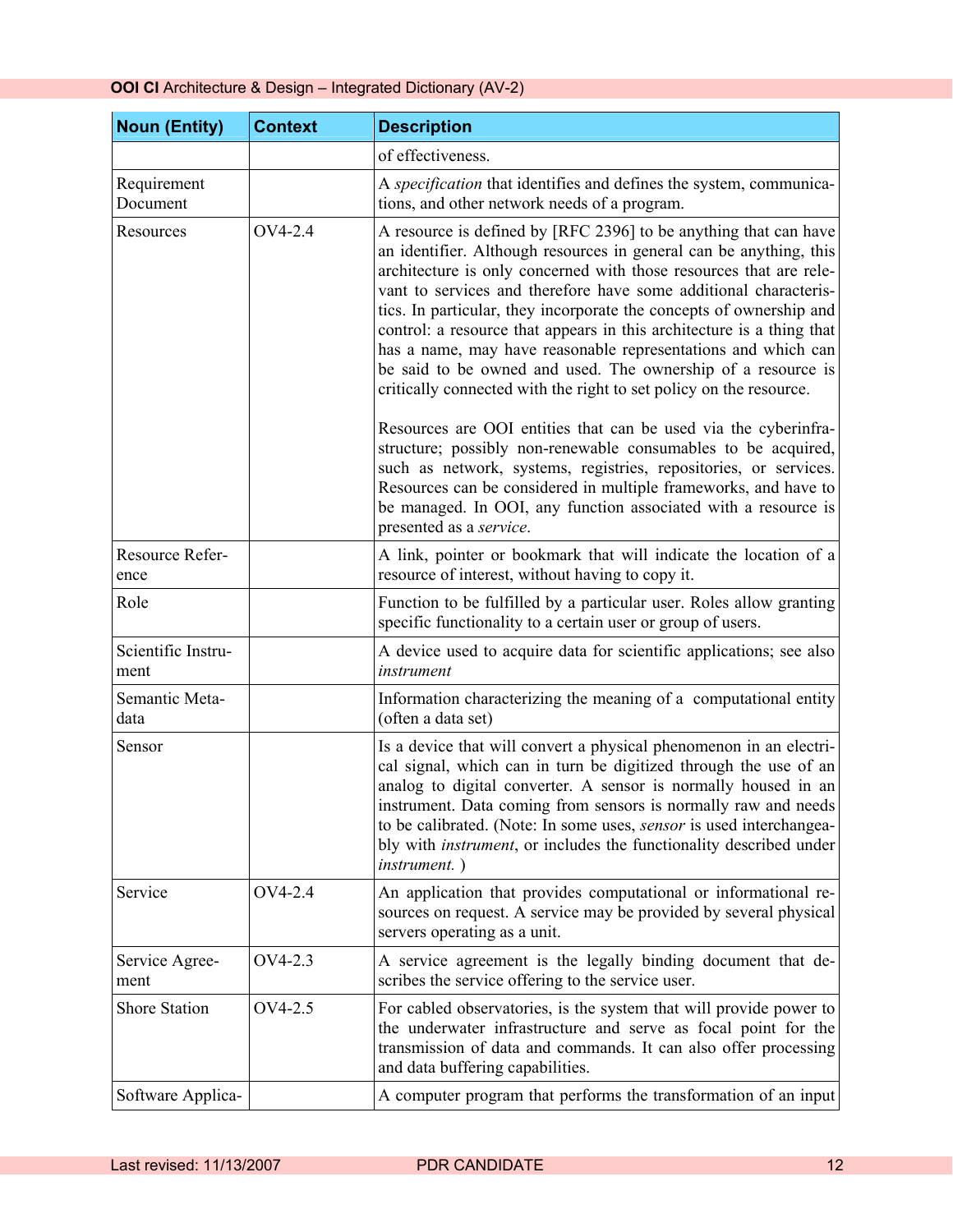| <b>Noun (Entity)</b>                | <b>Context</b> | <b>Description</b>                                                                                                                                                                                                                                                     |
|-------------------------------------|----------------|------------------------------------------------------------------------------------------------------------------------------------------------------------------------------------------------------------------------------------------------------------------------|
| tion                                |                | into an output                                                                                                                                                                                                                                                         |
| Specification                       |                | A document that prescribes, in a complete, precise, verifiable<br>manner, the requirements, design, behavior, or characteristics of a<br>system or system component.                                                                                                   |
| Subscription To-<br>ken             |                | Simultaneously a confirmation of a subscription as well as a han-<br>dle to access the resource subscribed to                                                                                                                                                          |
| Syntactic Meta-<br>data             |                | Information about the data types and structures of an entity, usu-<br>ally a data set or data stream; includes parameters such as data<br>$type(s)$ , data item size $(s)$ , and number of data items.                                                                 |
| System                              |                | A collection of interacting components designed to satisfy a set of<br>requirements.                                                                                                                                                                                   |
| System Adminis-<br>trator           |                | The person who administers / maintains a running computer sys-<br>tem, including the contributing computers, networks, and other<br>components.                                                                                                                        |
| System Architec-<br>ture            |                | A representation of a system in which there is a mapping of func-<br>tionality onto hardware and software components, a mapping of<br>the software architecture onto the hardware architecture, and a<br>description of human interaction with these components.       |
| Systems Engineer-<br>ing            |                | The interdisciplinary approach governing the total technical and<br>managerial effort required to transform a set of stakeholder needs,<br>expectations, and constraints into a product solution and the sup-<br>port for that solution throughout the product's life. |
| <b>System Policy</b><br>Definitions |                | The collection of <i>policies</i> that govern the operation of a system                                                                                                                                                                                                |
| <b>Test Procedure</b>               |                | The detailed instructions for the setup, execution, and evaluation<br>of results for a given verification procedure.                                                                                                                                                   |
| Tools                               |                | The set of <i>software applications</i> available to users for acting on<br>data or on the infrastructure of a system                                                                                                                                                  |
| Underwater Infra-<br>structure      |                | Is the set of interconnect scientific instruments including the data<br>and power transport system                                                                                                                                                                     |
| User                                |                | A user is an agent (human or software) that will consume and<br>optionally act upon the infrastructure. A user belongs to a user<br>class.<br>See also the definition of "Actor".                                                                                      |
| <b>User Class</b>                   |                | Defines the <i>role</i> of a user, from which <i>privileges</i> of the user can<br>be derived.                                                                                                                                                                         |
| User Identity                       |                | The collective set of user <i>credentials</i> by which a user can be iden-<br>tified or authorized.                                                                                                                                                                    |
| Validation                          |                | Confirms that the product, as defined, will fulfill its intended use.<br>See also verification.                                                                                                                                                                        |
| Verification                        |                | Confirms that work products properly reflect the requirements<br>specified for them. In other words, verification ensures that "you                                                                                                                                    |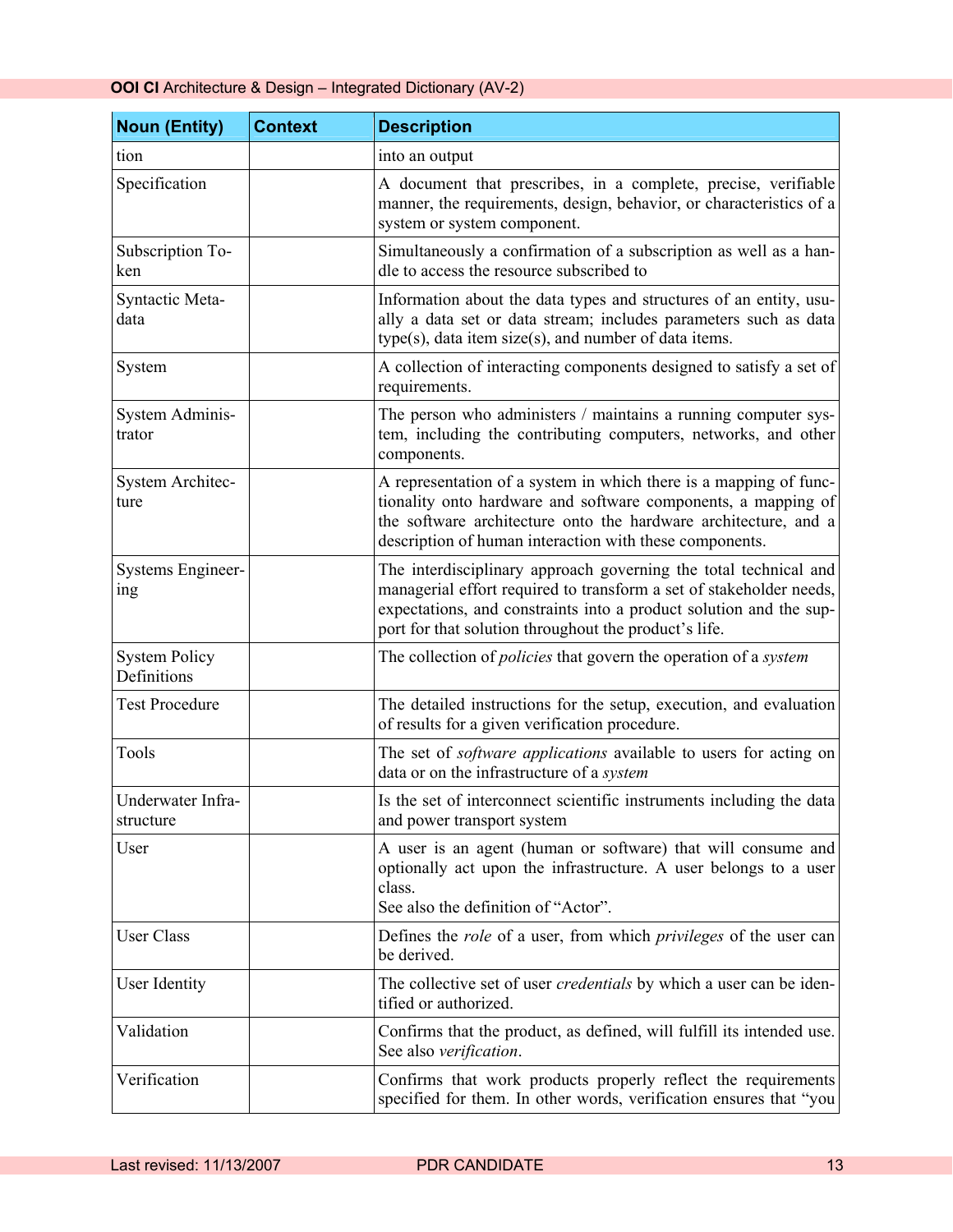<span id="page-13-0"></span>

| <b>Noun (Entity)</b>              | <b>Context</b> | <b>Description</b>                                                                                                                                                                                                                                          |
|-----------------------------------|----------------|-------------------------------------------------------------------------------------------------------------------------------------------------------------------------------------------------------------------------------------------------------------|
|                                   |                | built it right." See also <i>validation</i> .                                                                                                                                                                                                               |
| Verification Pe-<br>riod          |                | See proprietary period                                                                                                                                                                                                                                      |
| Visualization                     | $OVA-2.4$      | The depiction of information in a graphical form to aid in its un-<br>derstanding. May include multiple sources or types of informa-<br>tion, geographic (2-D), geospatial (3-D), temporal, or geospatio-<br>temporal (4-D) representations of information. |
| Virtual Observa-<br>tory          |                | The network of inter-operable Observatories                                                                                                                                                                                                                 |
| Web Client                        |                | An application which can use HTTP (and related protocols) to<br>receive documents written in HTML (and potentially extended<br>languages) from a web server and present those documens to a<br>user.                                                        |
| Web Server                        |                | A networked computer and software that can receive HTTP (and<br>related protocol) requests and return HTML documents.                                                                                                                                       |
| Work Breakdown<br>Structure (WBS) |                | A guide of program and acquisition activities for a project.                                                                                                                                                                                                |
| Work Flow                         |                | Sequence of work steps in a complex structure. Work flows can<br>be pre-programmed or static, can have dynamic decision points, or<br>can be composed dynamically.                                                                                          |
| <b>XML</b>                        |                | See Extended Markup Language                                                                                                                                                                                                                                |

#### **2.2 Verbs**

The following table contains the verbs used in the various activity diagrams.

Note that most of the activities in the OOI CyberInfrastructure can apply to any OOI *resource*, while a few can apply to physical *entities* as well. The definitions in this table attempt to use the correct term per the table above, but in general the reader should understand that the concept of resource exists within the cyber-infrastructure, and may or may not map to a physical entity.

(For example, when an instrument is deployed at sea, the physical entity is hooked up by a person (or ROV) to an OOI platform. Within the cyber-infrastructure, when we say the instrument has been deployed on the platform, we are considering the instrument and platform to be the OOI resources, which in this case are the virtual representations of the physical instruments. Keeping the virtual representations synchronized with the state of the physical entities is a critical requirement, and challenge, of the OOI system.)

If the definition uses the term 'entity' but not 'physical entity', this means either a physical entity or a resource.

| <b>Verbs</b> | <b>Context</b> | <b>Definition</b>                                                                                                           |
|--------------|----------------|-----------------------------------------------------------------------------------------------------------------------------|
| Acquire      |                | obtain the rights to use (an entity or resource); note that the entity<br>itself is not acquired, only the rights to use it |
| Activate     |                | enable for <i>use</i> ; begin operating                                                                                     |
| Announce     |                | notify interested parties of an occurrence, for example the com-                                                            |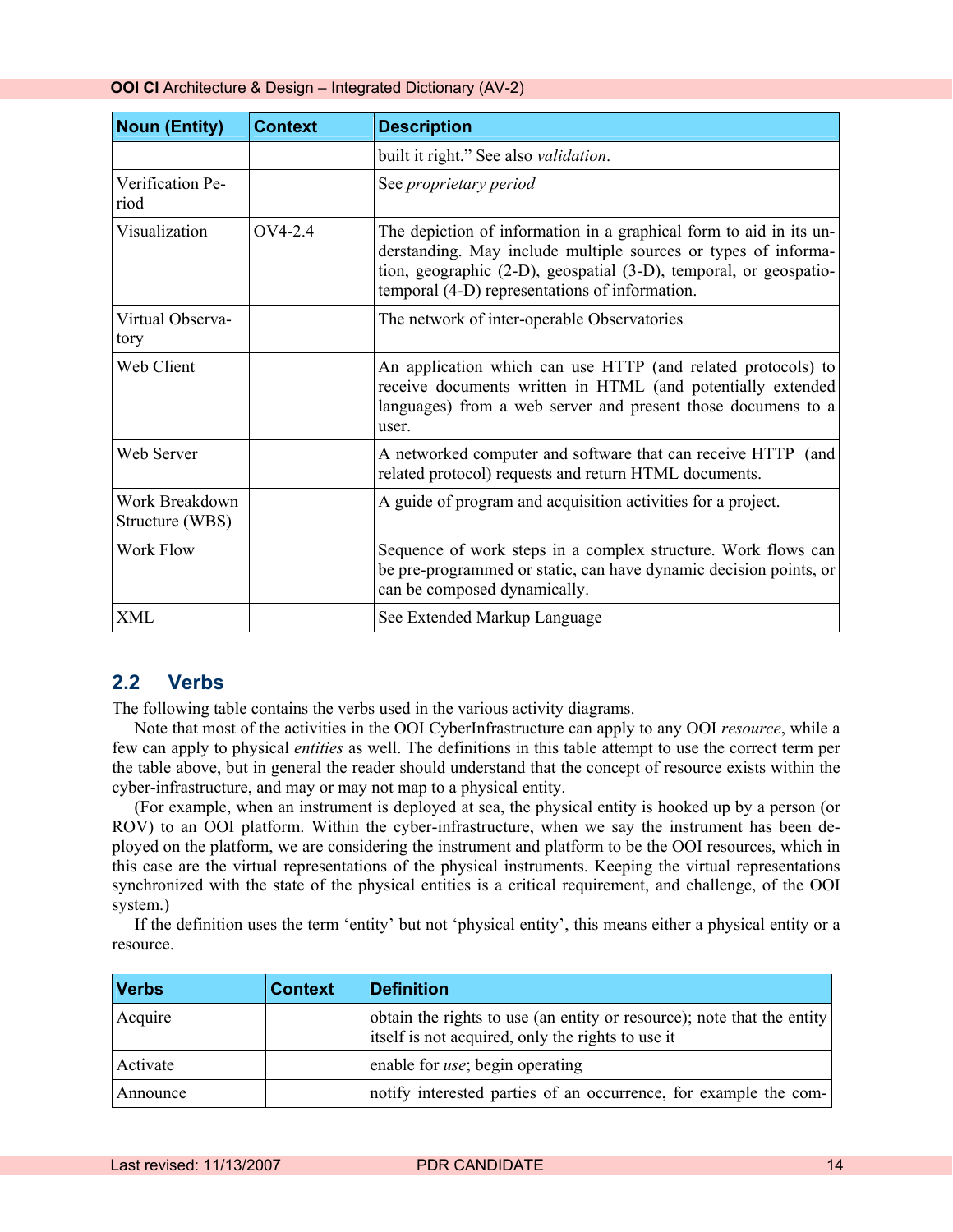| <b>Verbs</b>      | <b>Context</b> | <b>Definition</b>                                                                                                                                                                                                                                                                                                                                                                                                                                                                                                                                                                                                                                                                                                                                                     |
|-------------------|----------------|-----------------------------------------------------------------------------------------------------------------------------------------------------------------------------------------------------------------------------------------------------------------------------------------------------------------------------------------------------------------------------------------------------------------------------------------------------------------------------------------------------------------------------------------------------------------------------------------------------------------------------------------------------------------------------------------------------------------------------------------------------------------------|
|                   |                | missioning of a resource                                                                                                                                                                                                                                                                                                                                                                                                                                                                                                                                                                                                                                                                                                                                              |
| Associate         |                | establish a relationship or connection (or the lack thereof) between<br>two or more entities, in particular OOI resources.                                                                                                                                                                                                                                                                                                                                                                                                                                                                                                                                                                                                                                            |
| Calibrate         |                | test and/or adjust the accuracy of a measuring instrument or proc-<br>ess by comparing its output with a reference.                                                                                                                                                                                                                                                                                                                                                                                                                                                                                                                                                                                                                                                   |
| Clean             |                | removing contaminants, typically sediment and organic matter,<br>from an instrument in order to maintain its sensor accuracy char-<br>acteristics and prevent it from aging or corroding too rapidly.                                                                                                                                                                                                                                                                                                                                                                                                                                                                                                                                                                 |
| Commission        |                | bring an instrument or software process, or other resource, into a<br>state ready for operation; certify readiness for use. For an entity<br>that merely interfaces to OOI, commissioning simply includes<br>verifying the entity appears to meet the interface and documenta-<br>tion standards of the system. For an entity that is managed by<br>OOI, commissioning consists in thoroughly verifying the entity's<br>behavior, performance and and calibration, including its behavior<br>after installation, in accordance with OOI policy. Commissioning<br>is not to be confused with initial lab or integration testing., which<br>does not imply OOI certification; or with activation and use,<br>which may occur repeatedly, as on deployments or missions. |
| Configure         |                | set up an entity, e.g., for use, testing, or operation. An entity can<br>be configured for normal or specific operating modes; this may<br>happen at any point in the life cycle of the entity, as long as it<br>does not violate OOI policy                                                                                                                                                                                                                                                                                                                                                                                                                                                                                                                          |
| Correlate         |                | establish a relationship or connection (or the lack thereof) between<br>two or more phenomena. For example, in the framework of sensor<br>data, scientists attempt to correlate multiple, apparently unrelated,<br>time series from sensors at the same or different locations.                                                                                                                                                                                                                                                                                                                                                                                                                                                                                       |
| Deactivate        |                | disable to preclude further use; stop using                                                                                                                                                                                                                                                                                                                                                                                                                                                                                                                                                                                                                                                                                                                           |
| Decommission      |                | process an instrument or software process, or other resource, when<br>it is no longer ready for operation (for example, when it is at the<br>end of its physical life or useful existence, or is defective); may<br>result in notifications of the change of status, but will not neces-<br>sarily preclude all access (since further testing or review of the<br>resource may be necessary)                                                                                                                                                                                                                                                                                                                                                                          |
| Deploy            |                | put an entity into a given location, context, or configuration (typi-<br>cally, the final location where it is intended to operate—this is<br>part of the OOI activity <i>commission</i> . Deployment may be hierar-<br>chical, with entities deployed on other entities (and so on)—this is<br>part of the OOI activities <i>develop</i> (as instruments and platforms<br>are built up) or <i>commission</i> (as an entity is put into its final opera-<br>tional environment). Deployment may also be repeated, with enti-<br>ties deployed over and over for operation, as a CTD rosette off a<br>ship—this corresponds to the OOI activity called <i>activate</i> .                                                                                               |
| Detect (An Event) |                | deriving from a stream of information or data the knowledge that                                                                                                                                                                                                                                                                                                                                                                                                                                                                                                                                                                                                                                                                                                      |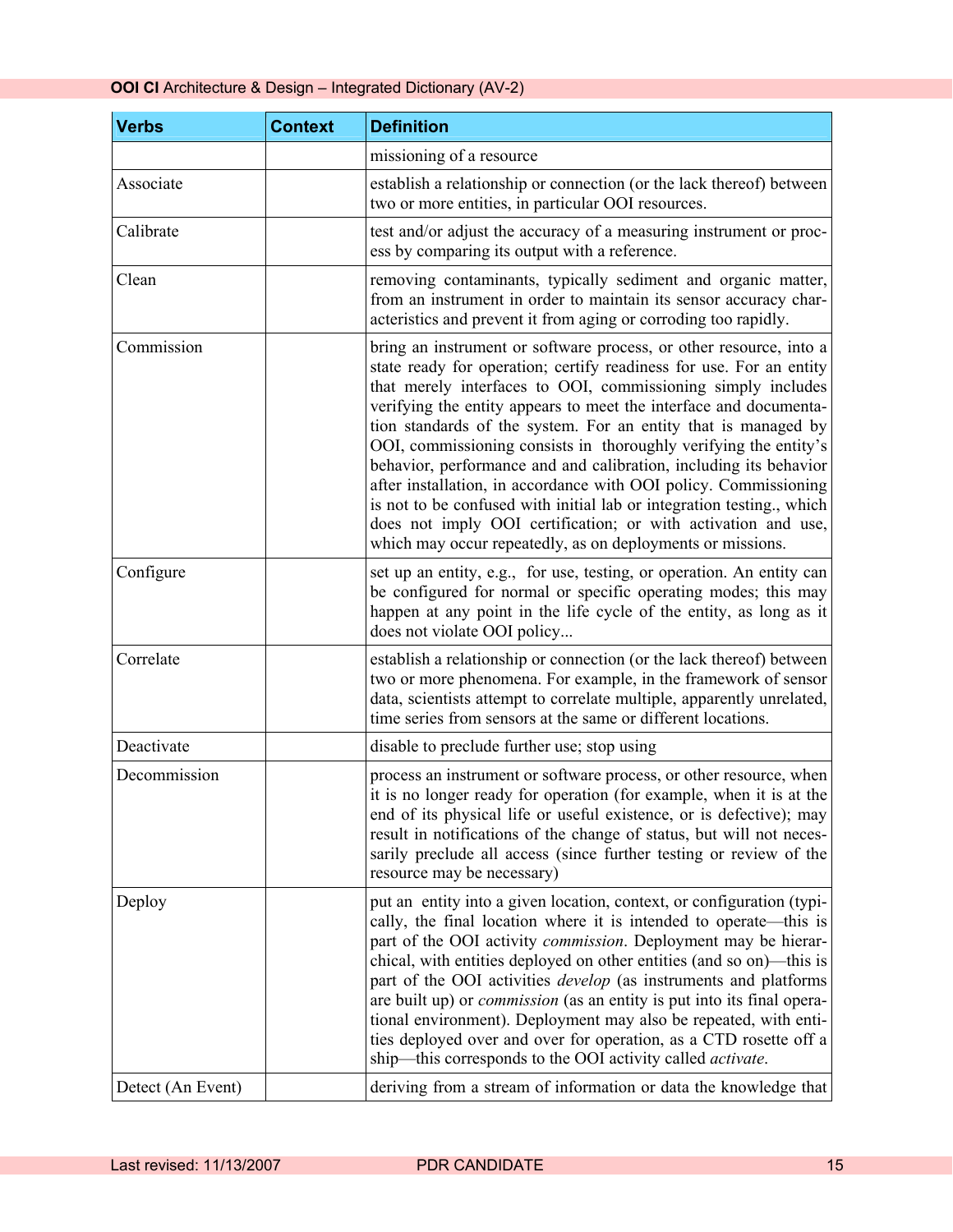<span id="page-15-0"></span>

| <b>Verbs</b>                   | <b>Context</b> | <b>Definition</b>                                                                                                                                                                                                                                                                                                                 |
|--------------------------------|----------------|-----------------------------------------------------------------------------------------------------------------------------------------------------------------------------------------------------------------------------------------------------------------------------------------------------------------------------------|
|                                |                | a condition has been met. Detection may be followed by other<br>automated actions, including notification of interested parties,<br>presentation of relevant information, and controlling the response.                                                                                                                           |
| Discover                       |                | find an entity, typically in the course of a search                                                                                                                                                                                                                                                                               |
| Govern                         | OV4-2.4        | establish use policies, negotiate access rights through the estab-<br>lishment of agreements, enforce policies and rights and finally<br>audit utilization.                                                                                                                                                                       |
| Maintain                       |                | keep an entity in an operational state; includes the following sub-<br>activities: configure, calibrate, monitor, clean and refurbish.                                                                                                                                                                                            |
| Manage                         |                | administer, maintain, and regulate, as in resources under one's<br>control.                                                                                                                                                                                                                                                       |
| Monitor                        |                | observe and check the progress or quality of something over a<br>period of time.                                                                                                                                                                                                                                                  |
| Notify                         |                | see announce.                                                                                                                                                                                                                                                                                                                     |
| Persist                        |                | save (a resource) for a period of time for later re-use; (in software<br>development, maintaining an object instance beyond the lifetime<br>of the application that created it so as to be able to re-use it later)                                                                                                               |
| Publish                        | OV4-2.3        | make something generally known; to present something in a for-<br>mat for others to assimilate                                                                                                                                                                                                                                    |
| React/respond (to an<br>event) |                | perform a pre-planned action once an <i>event</i> has been detected. The<br>response can be a simple warning message sent to the owner of<br>the event detection or a more elaborate process that involves the<br>intervention or mobilization of various actors who will further<br>observe and confirm the detected phenomenon. |
| Refurbish                      |                | bring a device in its nominal state and confirm it as ready for re-<br>deployment in operations.                                                                                                                                                                                                                                  |
| Register                       |                | provide information (about an entity or resource) to a service that<br>is responsible for logging and publishing it                                                                                                                                                                                                               |
| Release                        |                | indicate that one is no longer wishes to use an entity or resource<br>(the inverse of <i>acquire</i> )                                                                                                                                                                                                                            |
| Subscribe                      |                | arrange for access to an on-line service; to request direct provision<br>of a particular type of information, for example a particular stream<br>of data                                                                                                                                                                          |
| Support                        |                | provide assistance to people or systems that require it.                                                                                                                                                                                                                                                                          |
| Use                            | OV4-2.4        | employ an entity or resource for some purpose                                                                                                                                                                                                                                                                                     |

# **2.3 Acronyms**

#### **2.3.1 Scientific**

| <b>Acronym</b> | Context | <b>Meaning</b>                |
|----------------|---------|-------------------------------|
|                |         | Autonomous Underwater Vehicle |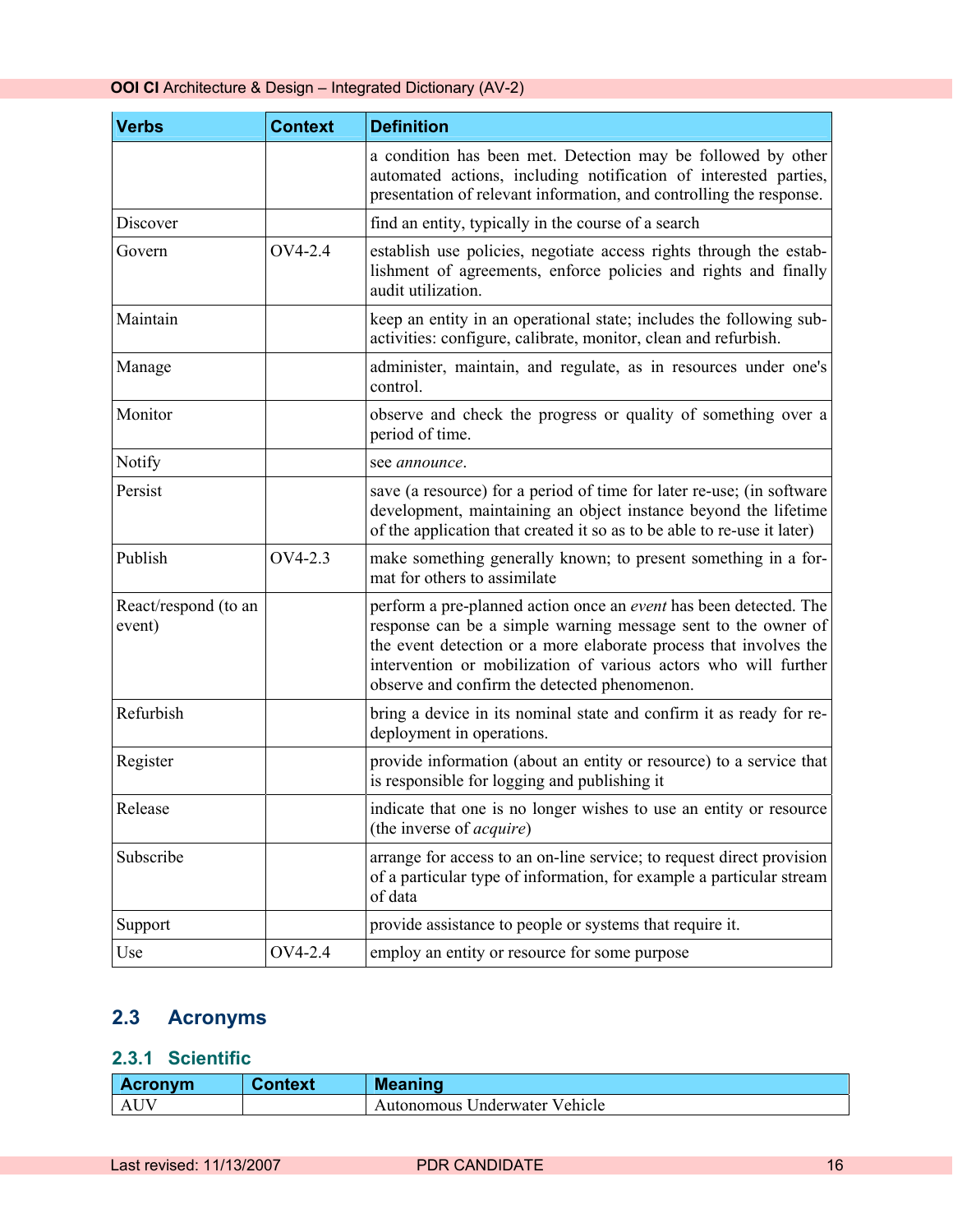#### <span id="page-16-0"></span>**OOI CI** Architecture & Design – Integrated Dictionary (AV-2)

| <b>CGSN</b>    | OV4-2.2       | Coastal Global Scale Node                                          |
|----------------|---------------|--------------------------------------------------------------------|
| <b>CLEANER</b> | OV4-2.1       | Collaborative Large-scale Engineering Analysis Network for Envi-   |
|                |               | ronmental Research                                                 |
| <b>CODAR</b>   |               | Coastal Radar                                                      |
| <b>DMAC</b>    | OV4-2.1       | Data Management and Communications (of IOOS)                       |
| <b>ECMWF</b>   |               | European Centre for Medium-Range Weather Forecasts                 |
| <b>ESONET</b>  | $AV1-4.3$     | European Seafloor Observatory Network -                            |
|                |               | http://www.oceanlab.abdn.ac.uk/research/esonet.php                 |
| <b>ESMF</b>    |               | Earth System Modeling Framework                                    |
| GOOS           | $AV1-6.1,$    | Global Ocean Observing System - http://www.ioc-goos.org            |
|                | OV4-2.1       |                                                                    |
| <b>GEOSS</b>   | $AV1-6.1,$    | Global Earth Observing System of Systems -                         |
|                | OV4-2.1       | http://www.earthobservations.org                                   |
| <b>GTS</b>     |               | Global Telecommunications Network                                  |
| <b>GSN</b>     |               | Global Sensor Network                                              |
| <b>IOOS</b>    | $AV1-4.3$ ,   | Integrated and Sustained Ocean Observing System                    |
|                | OV4-2.1       |                                                                    |
| <b>LEAD</b>    | OV4-2.1       | Linked Environments for Atmospheric Discovery                      |
| <b>MARS</b>    |               | Monterey Accelerated Research System                               |
| <b>MPI</b>     |               | Message Passing Interface (used in parallel computation)           |
| <b>MURI</b>    |               | Multidisciplinary University Research Initiative                   |
| <b>NCAR</b>    |               | National Center for Atmospheric Research                           |
| <b>NEON</b>    | OV4-2.1       | National Ecological Observatory Network -                          |
|                |               | http://www.neoninc.org/                                            |
| <b>NetCDF</b>  |               | Network Common Data Form                                           |
| <b>NOAA</b>    | OV4-2.1       | National Oceanic & Atmospheric Administration                      |
| <b>NORIA</b>   | $AV1-3.1$     | Network for Ocean Research, Interaction and Application - official |
|                |               | name of the UCSD proposal                                          |
| <b>ONR</b>     |               | Office of Naval Research                                           |
| <b>PCA</b>     |               | Principal Components Analysis                                      |
| <b>RCO</b>     | Replaced with | <b>Regional Cabled Observatory</b>                                 |
|                | RSN?          |                                                                    |
| <b>ROMS</b>    |               | Regional Ocean Modeling System                                     |
| <b>RSN</b>     | OV4-2.2       | Regional Scale Node                                                |
| <b>SST</b>     |               | Sea Surface Temperature                                            |
| <b>THREDDS</b> |               | Thematic Realtime Environmental Distributed Data Services          |
| <b>WATERS</b>  | $AV1-2.4$     | WATer and Environmental Research Systems Network                   |

# **2.3.2 Organizational**

| Acronym/<br><b>Abbreviation</b> | <b>Context</b> | <b>Meaning</b>                                                  |
|---------------------------------|----------------|-----------------------------------------------------------------|
| <b>BoG</b>                      | OV4-2.2        | Board of Governors                                              |
| CA                              | $AV1-3.1$      | Conceptual Architecture                                         |
| CAD                             | $AV1-2.1$      | Conceptual Architecture Design                                  |
| <b>CADT</b>                     | $AV1-2.1$      | OOI Conceptual Architecture Design Team - a subcommittee of the |
|                                 |                | <b>OOI</b> CI Committee                                         |
| <b>CDR</b>                      |                | <b>Concept Design Review</b>                                    |
| <b>CI</b>                       | $AV1-2.1$      | CyberInfrastructure                                             |
| <b>CIAD</b>                     | $AV1-2.1$      | CyberInfrastructure Architecture and Design                     |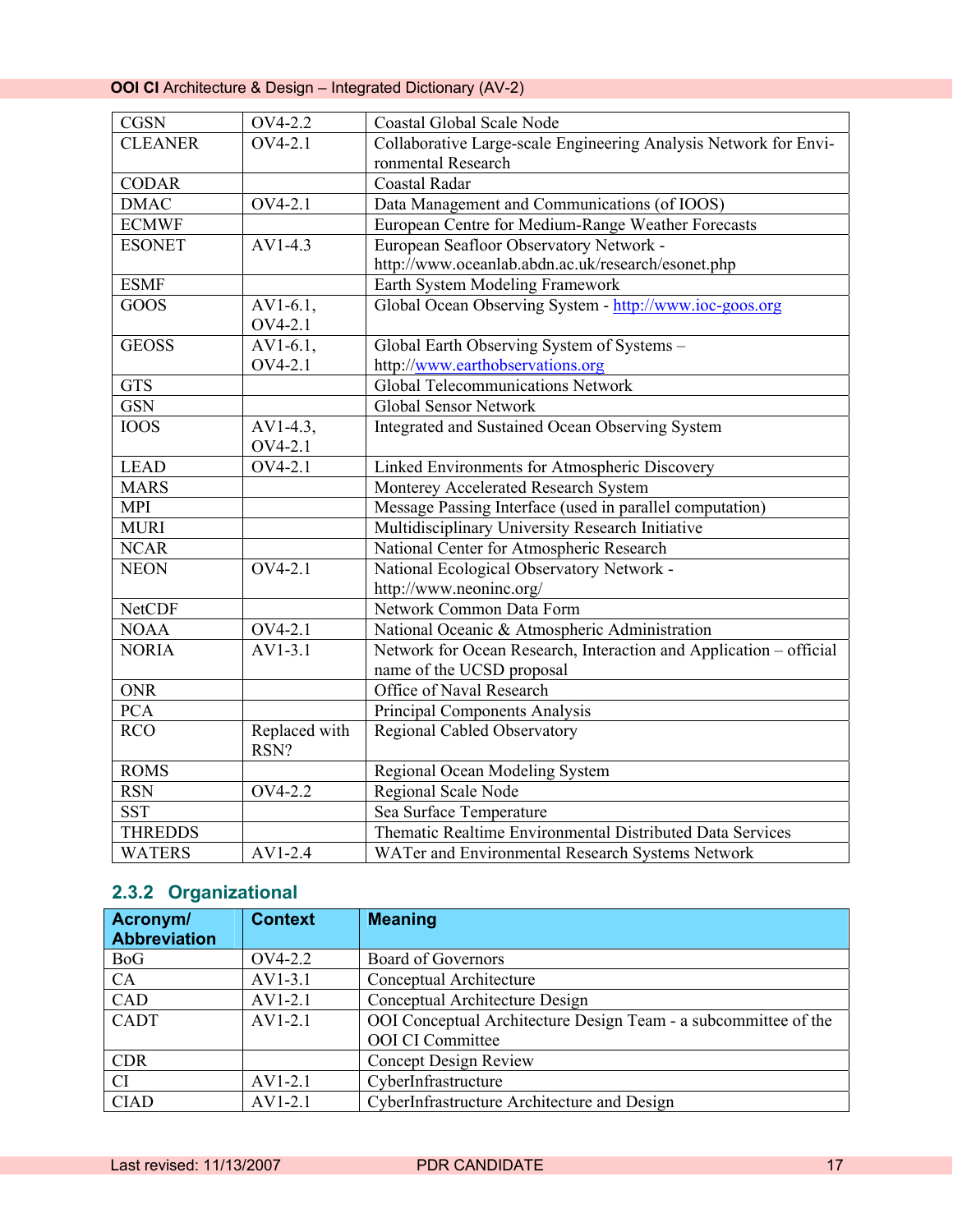# <span id="page-17-0"></span>**OOI CI** Architecture & Design – Integrated Dictionary (AV-2)

| <b>CIADT</b>   | $AV1-2.2$    | CyberInfrastructure Architecture and Design Team - a subteam of    |
|----------------|--------------|--------------------------------------------------------------------|
|                |              | the CI Implementing Organization (CIIO)                            |
| <b>CIIO</b>    | $AV1-2.3$    | CyberInfrastructure Implementing Organization                      |
| <b>COLI</b>    | $AV1-2.3$    | Consortium for Ocean Leadership                                    |
| <b>CONOPS</b>  | $AV1-3.1$    | Concepts of Operations                                             |
| DoD            | AV1-9.1      | Department of Defense                                              |
| E&O            |              | <b>Education</b> and Outreach                                      |
| <b>FDR</b>     |              | Final Design Review                                                |
| <b>INCOSE</b>  | $AV1-2.4$    | International Council on System Engineering                        |
| JOI            | $AV1-2.3$ ,  | Joint Oceanographic Institutions - a subdivision of the Consortium |
|                | OV4-2.1, 2.2 | for Ocean Leadership (COLI)                                        |
| <b>OOI</b>     | $AV1-2.1$    | Ocean Observatories Initiative                                     |
| <b>OSC</b>     | OV4-2.2      | <b>Observatory Steering Committee</b>                              |
| P <sub>D</sub> |              | Project Definition (Phase)                                         |
| <b>PDR</b>     |              | Preliminary Design Review                                          |
| <b>PM</b>      | AV1-2.5      | Project Manager                                                    |
| QA, QC         |              | Quality Assurance, Quality Control                                 |
| <b>SA</b>      | AV1-2.5      | <b>System Architect</b>                                            |
| <b>SE</b>      | $AV1-2.5$    | <b>System Engineer</b>                                             |
| SoW            |              | <b>Statement of Work</b>                                           |
| <b>SRD</b>     | $AV1-3.1$    | <b>System Requirements Document</b>                                |
| <b>SSEP</b>    |              | System and Software Engineering Plan                               |
| <b>TRN</b>     |              | Transition (Phase)                                                 |
| <b>UCSD</b>    | AV1-2.2      | University of California, San Diego                                |
| <b>URD</b>     | $AV1-3.1$    | <b>User Requirements Document</b>                                  |
| <b>UW</b>      | AV1-4.3      | University of Washington                                           |
| <b>WBS</b>     |              | Work Breakdown Structure                                           |
| <b>WHOI</b>    | $AV1-4.3$    | Woods Hole Oceanographic Institute                                 |
| Y1             |              | Year 1                                                             |
|                |              |                                                                    |

#### **2.3.3 Architecture/DoDAF**

| Acronym/            | <b>Context</b> | <b>Meaning</b>                               |
|---------------------|----------------|----------------------------------------------|
| <b>Abbreviation</b> |                |                                              |
| AV                  | AV1-9.1        | All-View                                     |
| <b>CADM</b>         | $AV1-4.1$      | Core Architecture Data Model                 |
| CoI                 |                | Community of Interest                        |
| <b>DARS</b>         |                | DoD Architecture Registry System             |
| <b>DoDAF</b>        | $AV1-4.1$      | Department of Defense Architecture Framework |
| <b>FEA</b>          | AV1-9          | Federal Enterprise Architecture              |
| FoS                 |                | Families of Systems                          |
| <b>GIG</b>          |                | Global Information Grid                      |
| <b>NCE</b>          |                | Net-Centric Environment                      |
| <b>NCO</b>          |                | Net-Centric Operations                       |
| <b>NCW</b>          |                | Net-Centric Warfare                          |
| <b>OV</b>           | $AV1-9.1$      | Operational View                             |
| <b>RUP</b>          | $AV1-9$        | <b>Rational Unified Process</b>              |
| <b>SOA</b>          | $AV1-6.2$      | Service-Oriented Architecture                |
| SoS                 |                | <b>Systems of Systems</b>                    |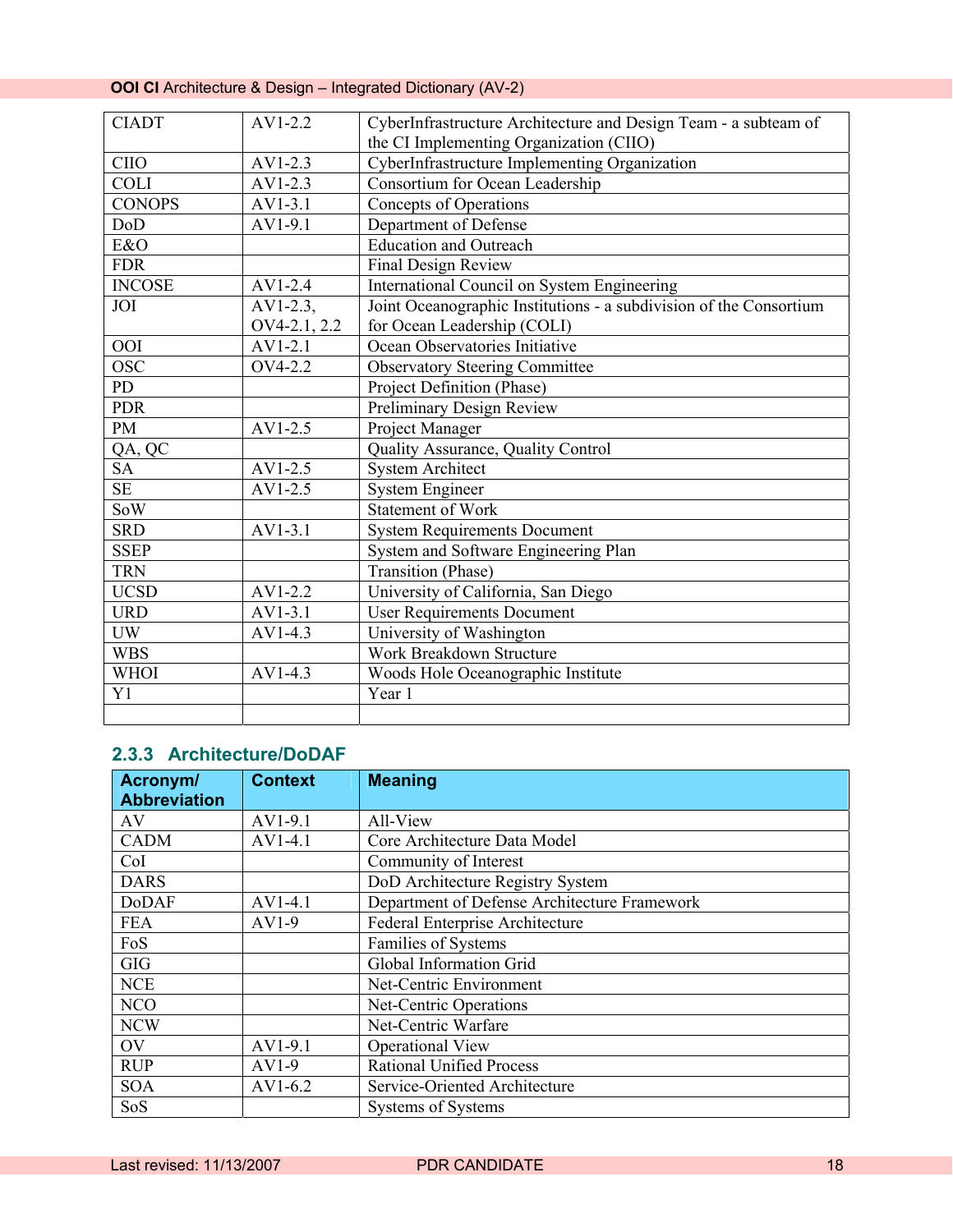<span id="page-18-0"></span>**OOI CI** Architecture & Design – Integrated Dictionary (AV-2)

| $\alpha x$ | $1-9.1$  | System and Services View               |
|------------|----------|----------------------------------------|
| TTI        | 1-9<br>л | $\sqrt{2}$<br>Fechnical Standards View |
|            |          |                                        |

#### **3 Introduction to the Diagram Notation**

#### **3.1 Introduction to class diagrams**

This section of the architecture document uses class diagrams to describe the logical data model of the OOI CI system. To increase clarity, we outline the semantics of the graphical notation that will be used here.

#### **3.1.1 Class**

A class picture (Figure 1) represents an entity type of the system; it can be a logical or a physical entity. A class has attributes that specify additional information available. A class does not represent the actual instantiation of the entity but captures the characteristics of all entities of a given type.



#### **3.1.2 Package**

A package is a container that organizes elements in the domain model. One package can contain other packages (sub-packages) or entities (Classes, Associations, and Generalizations).

#### **3.1.3 Block**



Blocks (or colored boxes) group entities with similar characteristics. They include a textual description and stress a component view of the system. An entity can be part of various blocks in different views of the system, but an entity is part of only one package.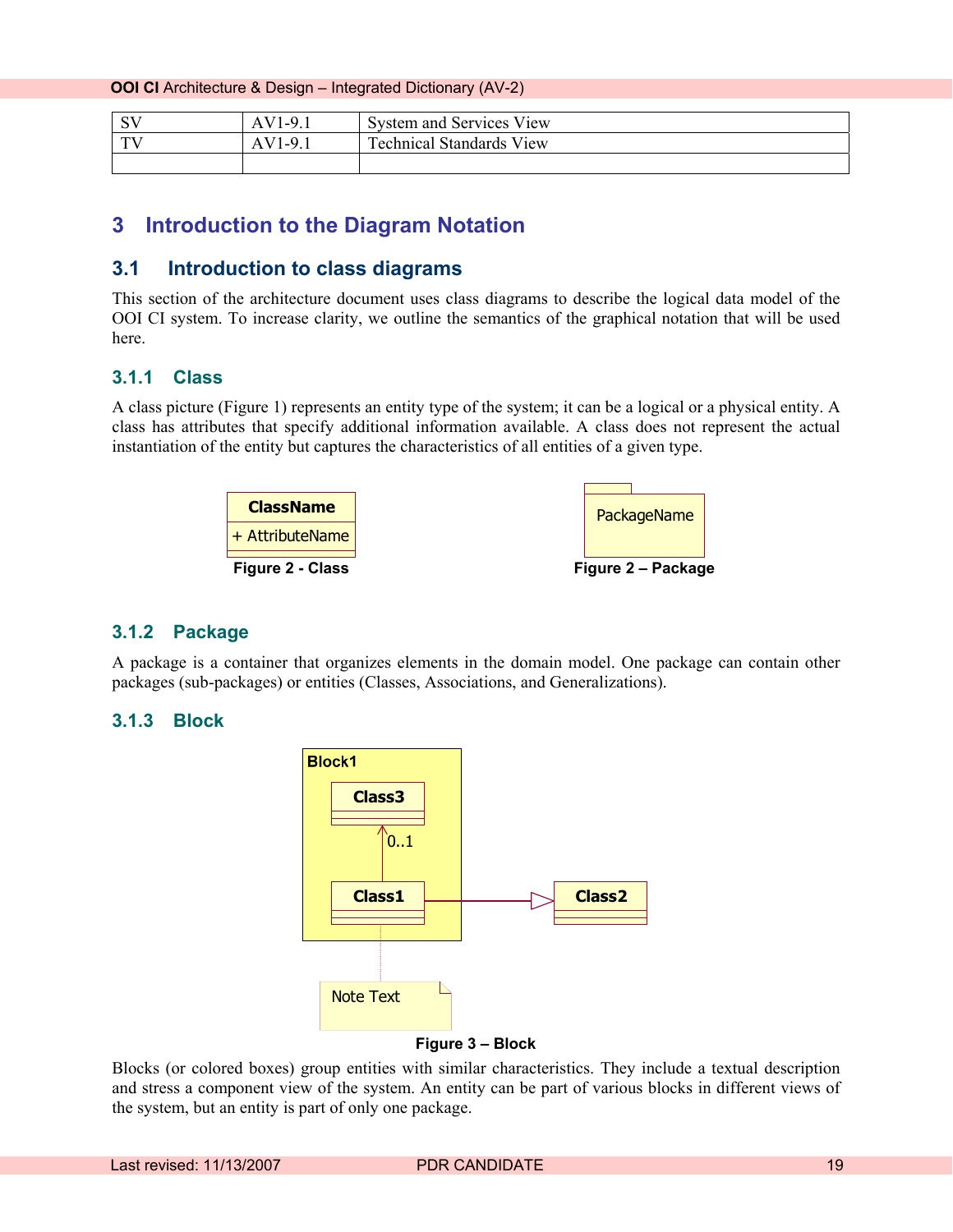#### <span id="page-19-0"></span>**3.1.4 Note**



A note is textual information that connects via a dotted line to any element in the diagram. It is used for comments or to better specify relationships and properties not easy to describe otherwise.

#### **3.1.5 Association**



An association is a solid line between 2 classes. It establishes a relationship between entities. It can be directed or undirected. Associations capture additional information of a data structure that cannot be captured by simple attributes.

In fact, associations can have names (much like attributes) and a multiplicity on both ends of the line (**Error! Reference source not found.**).



**Figure 7 – Named directed association with multiplicity** 

The multiplicity of an association describes the number of instances of the given entity at each end of the line. In Figure 7, for example, exactly one instance of Class1 refers to 0 or more instances of Class2. Possible values of multiplicity are:

- o 1 Exactly one instance is required.
- o 0..1 At most one instance is allowed.
- o 1..\* One or more instances are required.
- o \* An arbitrary number of instances are allowed.



**Figure 6 – Aggregation association** 

One particular type of association is the aggregation association (Figure 8). It is a directed association with a white diamond on one side and an arrow on the other. It denotes that the class next to the arrow is part of the class next to the diamond. A similar concept is that of *composition association* (**Error! Refer-**



**Figure 9 – Composition association** 

#### **ence source not found.**):

In the composition association, one instance of the class can be part of only one composition, while in the aggregation association the same instance can be part of different aggregations.